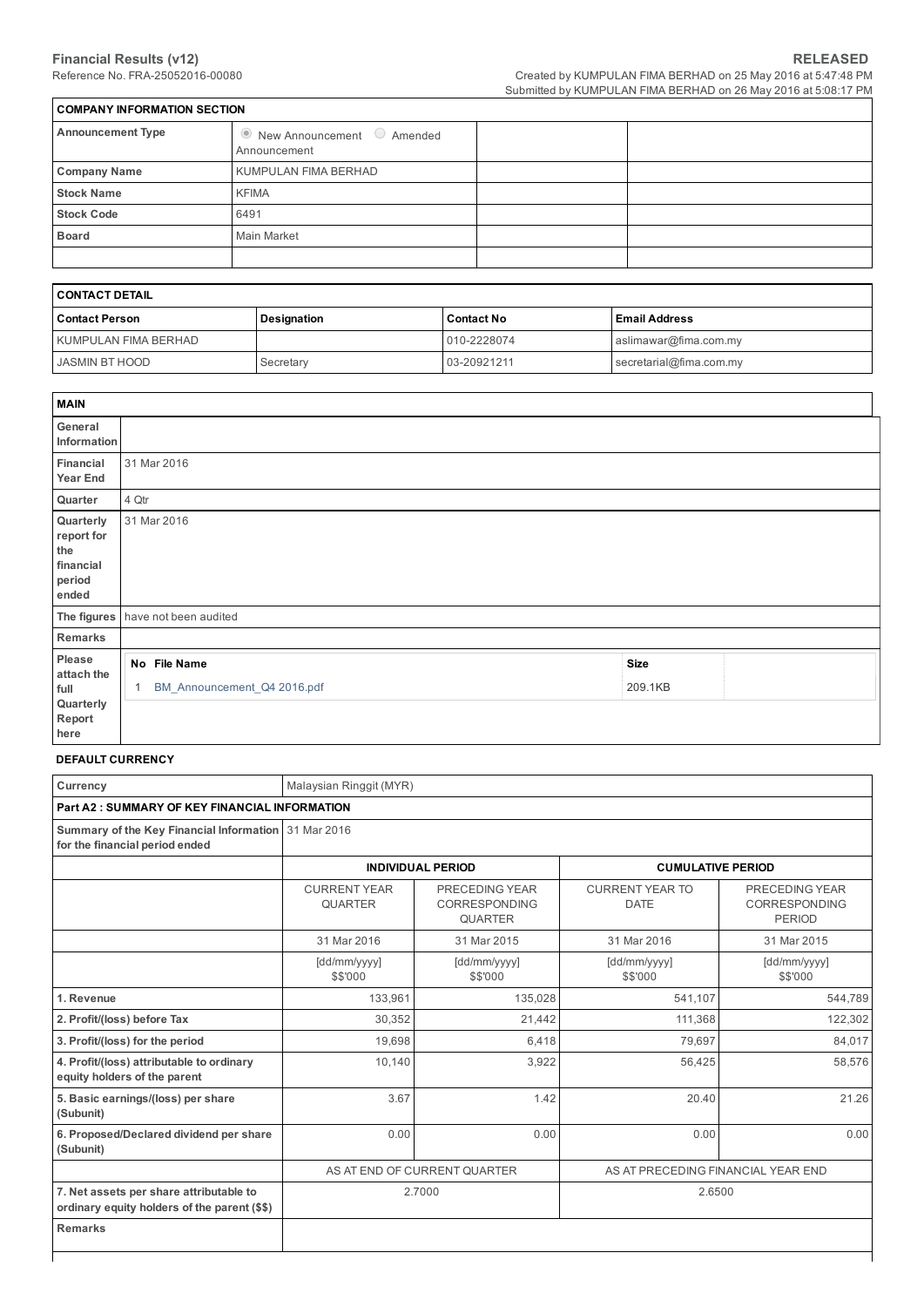In a currency system, there is usually a main unit (base) and subunit that is a fraction amount of the main unit. Example for the subunit as follows:

| Country              | <b>Base unit</b> | Subunit     |
|----------------------|------------------|-------------|
| Malaysia             | Ringgit          | Sen         |
| <b>United States</b> | Dollar           | <b>Cent</b> |
| United Kingdom       | Pound            | Pence       |

| Part A3: ADDITIONAL INFORMATION (This Information is for Exchange's Internal Use only) |                                                                                                                                                                                               |                                                          |                                       |                                                         |  |
|----------------------------------------------------------------------------------------|-----------------------------------------------------------------------------------------------------------------------------------------------------------------------------------------------|----------------------------------------------------------|---------------------------------------|---------------------------------------------------------|--|
|                                                                                        |                                                                                                                                                                                               | <b>INDIVIDUAL PERIOD</b>                                 | <b>CUMULATIVE PERIOD</b>              |                                                         |  |
|                                                                                        | <b>CURRENT YEAR</b><br><b>QUARTER</b>                                                                                                                                                         | PRECEDING YEAR<br><b>CORRESPONDING</b><br><b>QUARTER</b> | <b>CURRENT YEAR TO</b><br><b>DATE</b> | PRECEDING YEAR<br><b>CORRESPONDING</b><br><b>PERIOD</b> |  |
|                                                                                        | 31 Mar 2016                                                                                                                                                                                   | 31 Mar 2015                                              |                                       | 31 Mar 2015                                             |  |
|                                                                                        | [dd/mm/yyyy]<br>\$\$'000                                                                                                                                                                      | [dd/mm/yyyy]<br>\$\$'000                                 | [dd/mm/yyyy]<br>\$\$'000              | [dd/mm/yyyy]<br>\$\$'000                                |  |
| 1. Gross interest income                                                               | 2,320                                                                                                                                                                                         | 2,734                                                    | 6,481                                 | 8,153                                                   |  |
| 2. Gross interest expense                                                              | 0                                                                                                                                                                                             | 0                                                        | 0                                     | $\Omega$                                                |  |
| <b>Remarks</b>                                                                         | For Individual Period RM'000<br>(i) As at 31/03/2016: (284)<br>(ii) As at 31/03/2015: (102)<br>For Cumulative Period RM'000<br>(i) As at $31/03/2016$ : (515)<br>(ii) As at 31/03/2015: (351) |                                                          |                                       |                                                         |  |

### OTHER CURRENCY

| <b>Other Currency</b>                                                                                                                                    |                          |                                                                                                   |                          |                          |                                                          |                                                         |                                                         |
|----------------------------------------------------------------------------------------------------------------------------------------------------------|--------------------------|---------------------------------------------------------------------------------------------------|--------------------------|--------------------------|----------------------------------------------------------|---------------------------------------------------------|---------------------------------------------------------|
| <b>Part A2: SUMMARY OF KEY FINANCIAL INFORMATION</b>                                                                                                     |                          |                                                                                                   |                          |                          |                                                          |                                                         |                                                         |
| Summary of the Key Financial Information<br>for the financial period ended                                                                               |                          | 31 Mar 2016                                                                                       |                          |                          |                                                          |                                                         |                                                         |
|                                                                                                                                                          |                          |                                                                                                   | <b>INDIVIDUAL PERIOD</b> |                          |                                                          | <b>CUMULATIVE PERIOD</b>                                |                                                         |
|                                                                                                                                                          |                          | <b>CURRENT YEAR</b><br>PRECEDING YEAR<br><b>QUARTER</b><br><b>CORRESPONDING</b><br><b>QUARTER</b> |                          |                          | <b>CURRENT YEAR TO</b><br><b>DATE</b>                    | PRECEDING YEAR<br><b>CORRESPONDING</b><br><b>PERIOD</b> |                                                         |
|                                                                                                                                                          |                          | [dd/mm/yyyy]<br>\$\$'000                                                                          |                          |                          | [dd/mm/yyyy]<br>\$\$'000                                 | [dd/mm/yyyy]<br>\$\$'000                                | [dd/mm/yyyy]<br>\$\$'000                                |
| 1. Revenue                                                                                                                                               |                          |                                                                                                   |                          |                          |                                                          |                                                         |                                                         |
| 2. Profit/(loss) before Tax                                                                                                                              |                          |                                                                                                   |                          |                          |                                                          |                                                         |                                                         |
| 3. Profit/(loss) for the period                                                                                                                          |                          |                                                                                                   |                          |                          |                                                          |                                                         |                                                         |
| 4. Profit/(loss) attributable to ordinary<br>equity holders of the parent                                                                                |                          |                                                                                                   |                          |                          |                                                          |                                                         |                                                         |
| 5. Basic earnings/(loss) per share<br>(Subunit)                                                                                                          |                          |                                                                                                   |                          |                          |                                                          |                                                         |                                                         |
| 6. Proposed/Declared dividend per share<br>(Subunit)                                                                                                     |                          |                                                                                                   |                          |                          |                                                          |                                                         |                                                         |
|                                                                                                                                                          |                          |                                                                                                   |                          |                          | AS AT END OF CURRENT QUARTER                             | AS AT PRECEDING FINANCIAL YEAR END                      |                                                         |
| 7. Net assets per share attributable to<br>ordinary equity holders of the parent (\$\$)                                                                  |                          |                                                                                                   |                          |                          |                                                          |                                                         |                                                         |
| <b>Remarks</b>                                                                                                                                           |                          |                                                                                                   |                          |                          |                                                          |                                                         |                                                         |
| In a currency system, there is usually a main unit (base) and subunit that is a fraction amount of the main unit.<br>Example for the subunit as follows: |                          |                                                                                                   |                          |                          |                                                          |                                                         |                                                         |
| Country                                                                                                                                                  | <b>Base unit</b>         |                                                                                                   | <b>Subunit</b>           |                          |                                                          |                                                         |                                                         |
| <b>Malaysia</b><br><b>United States</b>                                                                                                                  | Ringgit<br><b>Dollar</b> |                                                                                                   | Sen<br>Cent              |                          |                                                          |                                                         |                                                         |
| <b>United Kingdom</b>                                                                                                                                    | Pound                    |                                                                                                   | Pence                    |                          |                                                          |                                                         |                                                         |
| Part A3 : ADDITIONAL INFORMATION (This Information is for Exchange's Internal Use only)                                                                  |                          |                                                                                                   |                          |                          |                                                          |                                                         |                                                         |
|                                                                                                                                                          |                          | <b>INDIVIDUAL PERIOD</b>                                                                          |                          |                          |                                                          | <b>CUMULATIVE PERIOD</b>                                |                                                         |
|                                                                                                                                                          |                          | <b>CURRENT YEAR</b><br><b>QUARTER</b>                                                             |                          |                          | PRECEDING YEAR<br><b>CORRESPONDING</b><br><b>QUARTER</b> | <b>CURRENT YEAR TO</b><br><b>DATE</b>                   | PRECEDING YEAR<br><b>CORRESPONDING</b><br><b>PERIOD</b> |
|                                                                                                                                                          |                          | [dd/mm/yyyy]<br>\$\$'000                                                                          |                          | [dd/mm/yyyy]<br>\$\$'000 | [dd/mm/yyyy]<br>\$\$'000                                 | [dd/mm/yyyy]<br>\$\$'000                                |                                                         |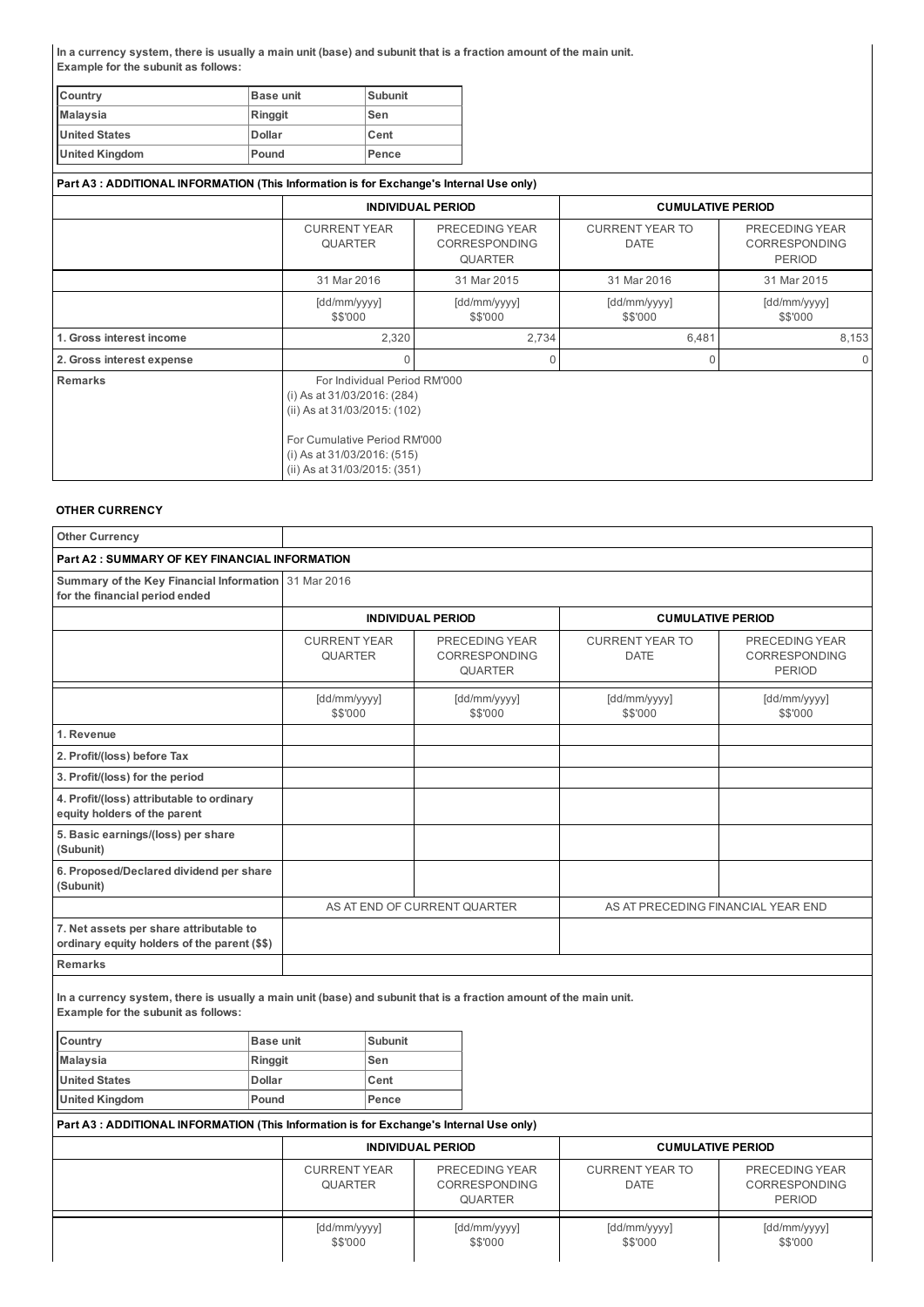| 1. Gross interest income  |  |  |
|---------------------------|--|--|
| 2. Gross interest expense |  |  |
| <b>Remarks</b>            |  |  |

Copyright © 2015 Bursa Malaysia Berhad 8.0.18. All rights reserved. Terms & Conditions of Use, Disclaimer and Linking Policy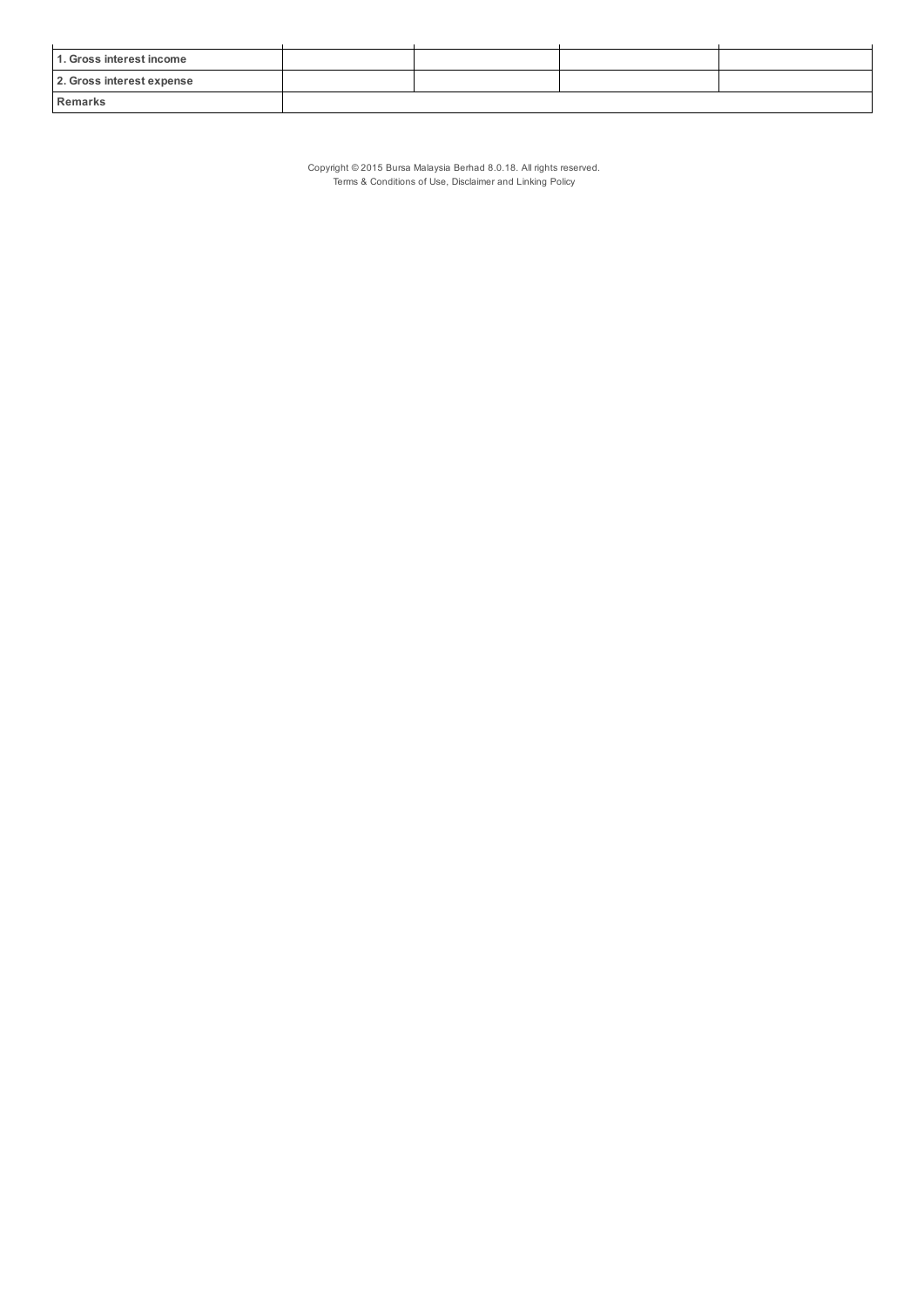

# KUMPULAN FIMA BERHAD (11817-V) (Incorporated in Malaysia)

Condensed Consolidated Financial Statements For The Fourth Quarter And Financial Year Ended 31 March 2016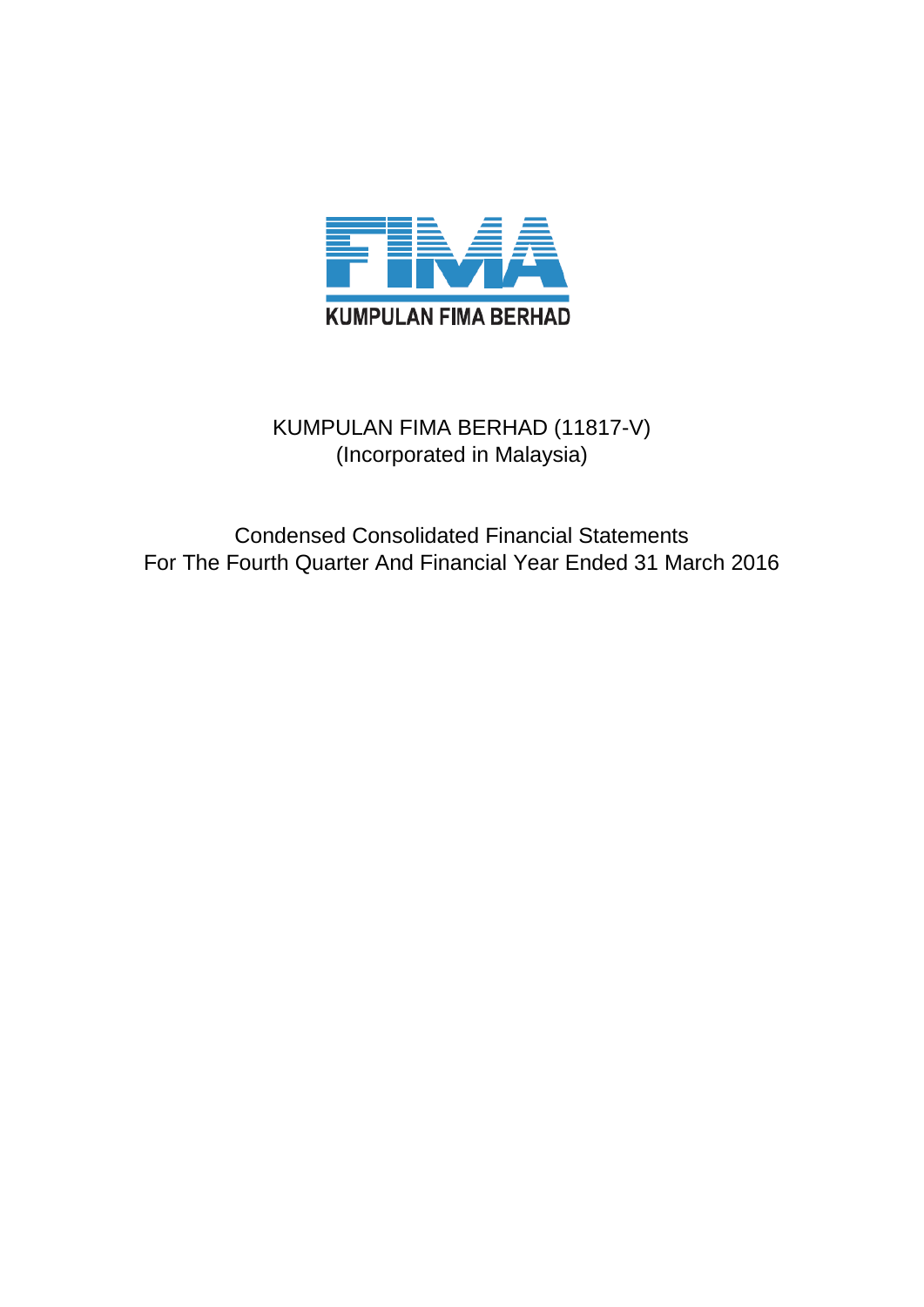

# **CONDENSED CONSOLIDATED STATEMENT OF COMPREHENSIVE INCOME FOR THE FOURTH QUARTER AND FINANCIAL YEAR ENDED 31 MARCH 2016** *(THE FIGURES HAVE NOT BEEN AUDITED)*

|                                                                                                                                                                                     |                |                  | <b>Current Quarter</b> | <b>12 Months Cumulative</b> |                       |  |  |
|-------------------------------------------------------------------------------------------------------------------------------------------------------------------------------------|----------------|------------------|------------------------|-----------------------------|-----------------------|--|--|
|                                                                                                                                                                                     |                | <b>Current</b>   | <b>Preceding Year</b>  | <b>Current</b>              | <b>Preceding Year</b> |  |  |
|                                                                                                                                                                                     |                | Year             | Corresponding          | Year                        | Corresponding         |  |  |
|                                                                                                                                                                                     |                | Quarter          | Quarter                | <b>To Date</b>              | <b>Period</b>         |  |  |
|                                                                                                                                                                                     | <b>Note</b>    | 31-03-2016       | 31-03-2015             | 31-03-2016                  | 31-03-2015            |  |  |
|                                                                                                                                                                                     |                | <b>RM'000</b>    | <b>RM'000</b>          | <b>RM'000</b>               | <b>RM'000</b>         |  |  |
|                                                                                                                                                                                     |                |                  |                        |                             |                       |  |  |
| Revenue                                                                                                                                                                             | A <sub>9</sub> | 133,961          | 135,028                | 541,107                     | 544,789               |  |  |
| Cost of sales                                                                                                                                                                       |                | (83, 352)        | (96, 229)              | (344, 271)                  | (345, 235)            |  |  |
| <b>Gross profit</b>                                                                                                                                                                 |                | 50,609           | 38,799                 | 196,836                     | 199,554               |  |  |
| Other income                                                                                                                                                                        |                | 3,117            | 8,803                  | 12,843                      | 21,732                |  |  |
| Other items of expense                                                                                                                                                              |                |                  |                        |                             |                       |  |  |
| Administrative expenses                                                                                                                                                             |                | (11, 770)        | (17, 443)              | (63, 541)                   | (65, 246)             |  |  |
| Selling and marketing expenses                                                                                                                                                      |                | (6,738)          | (4, 517)               | (11, 595)                   | (9,798)               |  |  |
| Other expenses                                                                                                                                                                      |                | (5,631)          | (5,612)                | (24, 019)                   | (27, 730)             |  |  |
|                                                                                                                                                                                     |                | (24, 139)        | (27, 572)              | (99, 155)                   | (102,774)             |  |  |
| Finance costs                                                                                                                                                                       |                | (284)            | (102)                  | (515)                       | (351)                 |  |  |
| Share of profit of associates                                                                                                                                                       |                | 1,049            | 1,514                  | 1,359                       | 4,141                 |  |  |
| Profit before tax                                                                                                                                                                   | A9/A10         | 30,352           | 21,442                 | 111,368                     | 122,302               |  |  |
| Income tax expense                                                                                                                                                                  | B <sub>5</sub> | (10, 654)        | (15, 024)              | (31, 671)                   | (38, 285)             |  |  |
| Profit net of tax                                                                                                                                                                   |                | 19,698           | 6,418                  | 79,697                      | 84,017                |  |  |
| Other comprehensive income<br>Foreign currency translation differences<br>for foreign operations<br>Remeasurement of defined benefit liability<br>Revaluation of land and buildings |                | (14, 704)<br>265 | 2,541<br>54,549        | (18, 751)<br>265            | 8,522<br>54,549       |  |  |
| <b>Total comprehensive income</b>                                                                                                                                                   |                |                  |                        |                             |                       |  |  |
| for the period/year                                                                                                                                                                 |                | 5,259            | 63,508                 | 61,211                      | 147,088               |  |  |
| Profit attributable to:                                                                                                                                                             |                |                  |                        |                             |                       |  |  |
| Equity holders of the Company<br>Non-controlling interests                                                                                                                          |                | 10,140<br>9,558  | 3,922<br>2,496         | 56,425<br>23,272            | 58,576<br>25,441      |  |  |
| Profit for the period/year                                                                                                                                                          |                | 19,698           | 6,418                  | 79,697                      | 84,017                |  |  |
|                                                                                                                                                                                     |                |                  |                        |                             |                       |  |  |
| <b>Total comprehensive income</b><br>attributable to:                                                                                                                               |                |                  |                        |                             |                       |  |  |
| Equity holders of the Company                                                                                                                                                       |                | (812)            | 50,844                 | 37,550                      | 111,691               |  |  |
| Non-controlling interests                                                                                                                                                           |                | 6,071            | 12,664                 | 23,661                      | 35,397                |  |  |
| <b>Total comprehensive income</b>                                                                                                                                                   |                |                  |                        |                             |                       |  |  |
| for the period/year                                                                                                                                                                 |                | 5,259            | 63,508                 | 61,211                      | 147,088               |  |  |
| Earnings per share attributable<br>to owners of the parent<br>(sen per share):                                                                                                      |                |                  |                        |                             |                       |  |  |
| <b>Basic</b>                                                                                                                                                                        | <b>B13</b>     | 3.67             | 1.42                   | 20.40                       | 21.26                 |  |  |
| <b>Diluted</b>                                                                                                                                                                      | <b>B13</b>     | 3.65             | 1.42                   | 20.20                       | 21.10                 |  |  |
|                                                                                                                                                                                     |                |                  |                        |                             |                       |  |  |

*(The condensed consolidated statement of comprehensive income should be read in conjunction with the audited* financial statements for the year ended 31 March 2015 and the accompanying explanatory notes attached to the *interim financial statements).*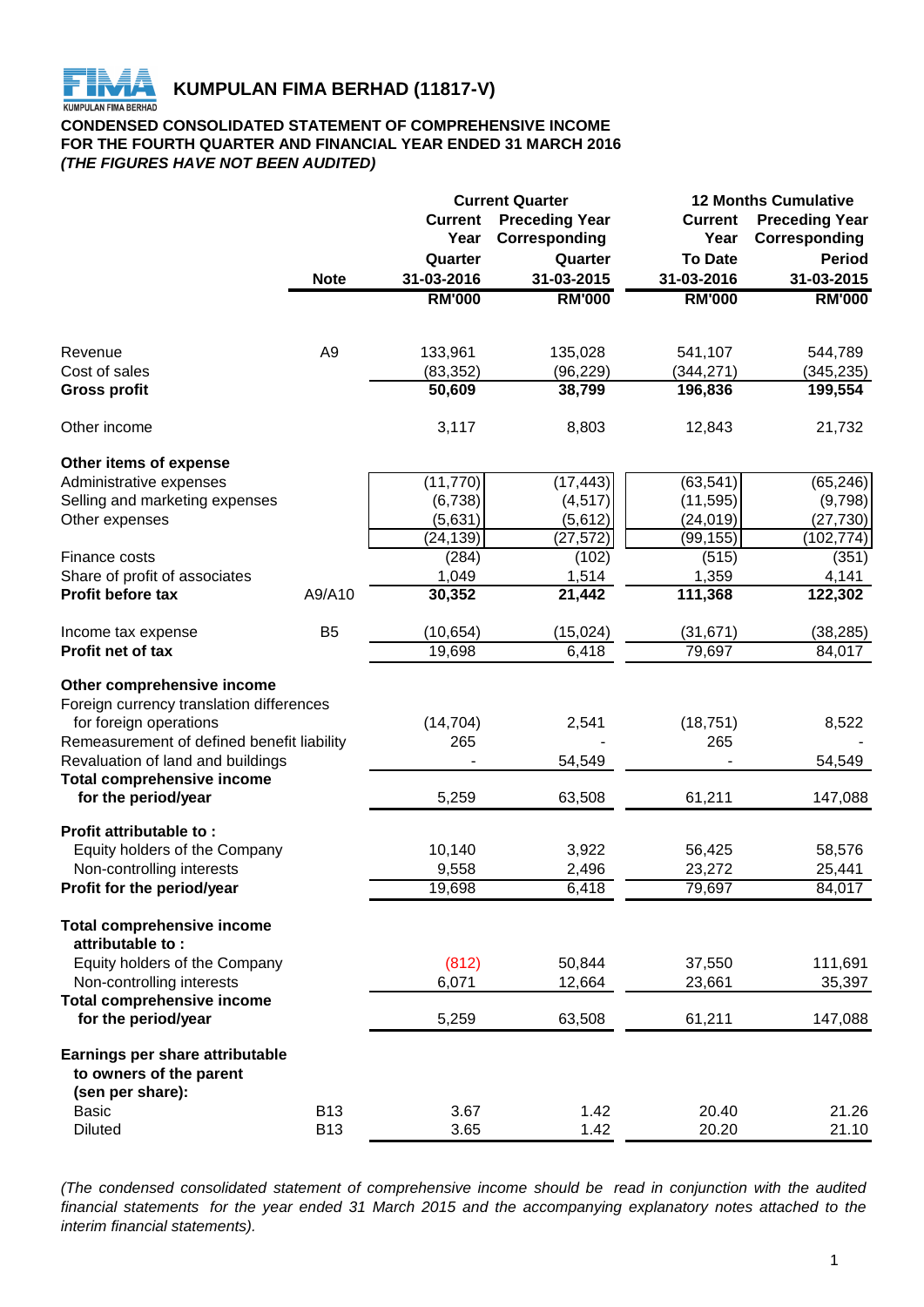# **CONDENSED CONSOLIDATED STATEMENT OF FINANCIAL POSITION**

|                                                      | As At         | As At           |
|------------------------------------------------------|---------------|-----------------|
|                                                      | 31-03-2016    | 31-03-2015      |
|                                                      | (unaudited)   | (audited)       |
|                                                      | <b>RM'000</b> | <b>RM'000</b>   |
|                                                      |               | <b>Restated</b> |
| <b>ASSETS</b>                                        |               |                 |
| <b>Non-current assets</b>                            |               |                 |
| Property, plant and equipment                        | 344,402       | 334,322         |
| Investment properties                                | 70,097        | 71,857          |
| <b>Biological assets</b><br>Investment in associates | 153,476       | 129,399         |
|                                                      | 45,556        | 45,907          |
| Deferred tax assets                                  | 8,394         | 5,445           |
| Goodwill on consolidation                            | 12,710        | 12,710          |
|                                                      | 634,635       | 599,640         |
| <b>Current assets</b>                                |               |                 |
| Inventories                                          | 90,807        | 127,812         |
| Trade receivables                                    | 183,562       | 192,285         |
| Other receivables                                    | 27,963        | 33,048          |
| Cash and bank balances                               | 247,592       | 236,710         |
|                                                      | 549,924       | 589,855         |
| <b>TOTAL ASSETS</b>                                  | 1,184,559     | 1,189,495       |
| <b>EQUITY AND LIABILITIES</b>                        |               |                 |
| Equity attributable to equity holders of the Company |               |                 |
| Share capital                                        | 276,968       | 276,087         |
| Share premium                                        | 24,694        | 23,930          |
| Other reserves                                       | 138,021       | 157,068         |
| Retained earnings                                    | 308,311       | 275,202         |
|                                                      | 747,994       | 732,287         |
| Non-controlling interests                            | 250,986       | 245,723         |
| <b>Total equity</b>                                  | 998,980       | 978,010         |
|                                                      |               |                 |
| <b>Non-current liabilities</b>                       |               |                 |
| Finance lease obligations                            | 16,799        | 5,094           |
| Retirement benefit obligations                       | 1,391         | 1,634           |
| Deferred tax liabilities                             | 46,951        | 40,413          |
|                                                      | 65,141        | 47,141          |
| <b>Current liabilities</b>                           |               |                 |
| Short term borrowings                                | 15,927        | 6,435           |
| Trade payables                                       | 44,007        | 93,241          |
| Other payables                                       | 59,818        | 61,586          |
| Tax payable                                          | 686           | 3,082           |
|                                                      | 120,438       | 164,344         |
| <b>Total liabilities</b>                             | 185,579       | 211,485         |
| <b>TOTAL EQUITY AND LIABILITIES</b>                  | 1,184,559     | 1,189,495       |
|                                                      |               |                 |
|                                                      |               |                 |
| Net assets per share (RM)                            | 2.70          | 2.65            |

*(The condensed consolidated statement of financial position should be read in conjunction with the audited* financial statements for the year ended 31 March 2015 and the accompanying explanatory notes attached to the *interim financial statements).*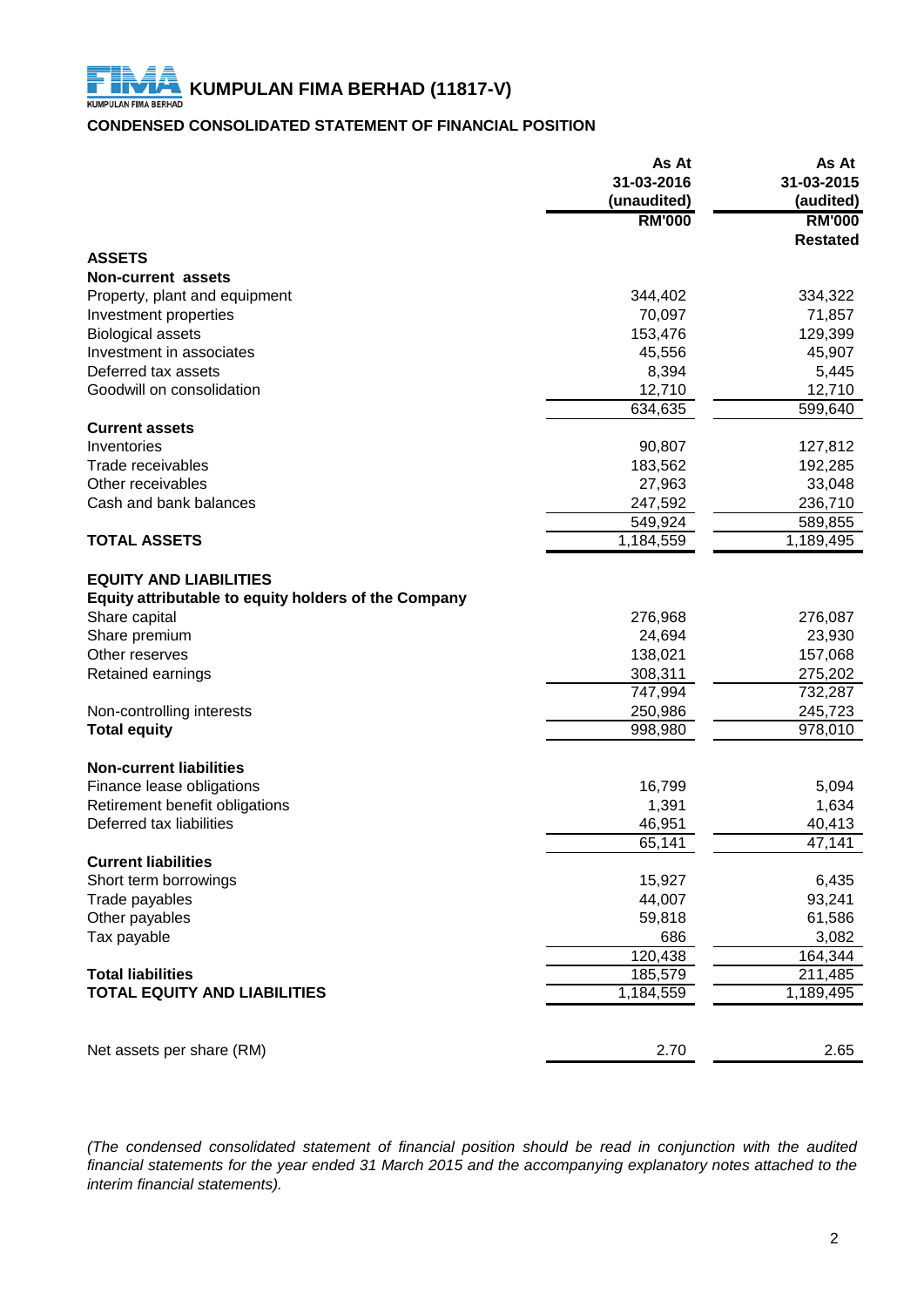# **KUMPULAN FIMA BERHAD (11817-V)**<br>KUMPULAN FIMA BERHAD

**CONDENSED CONSOLIDATED STATEMENT OF CHANGES IN EQUITY FOR THE FINANCIAL YEAR ENDED 31 MARCH 2016**

|                                                            | Attributable to Equity Holders of the Company |                                          |                                    |                                         |                          |                                                                                               |                                                                |                                                 |                                              |                        |                                                   |                                         |
|------------------------------------------------------------|-----------------------------------------------|------------------------------------------|------------------------------------|-----------------------------------------|--------------------------|-----------------------------------------------------------------------------------------------|----------------------------------------------------------------|-------------------------------------------------|----------------------------------------------|------------------------|---------------------------------------------------|-----------------------------------------|
|                                                            |                                               |                                          |                                    |                                         | Non-distributable        |                                                                                               |                                                                |                                                 |                                              |                        |                                                   |                                         |
| Group                                                      | Share<br>capital<br><b>RM'000</b>             | <b>Share</b><br>premium<br><b>RM'000</b> | Other<br>reserves<br><b>RM'000</b> | Revaluation<br>reserve<br><b>RM'000</b> | reserve<br><b>RM'000</b> | Capital<br>reserve<br>arising from<br>Capital bonus issue in<br>subsidiaries<br><b>RM'000</b> | <b>Employee</b><br>share<br>option<br>reserve<br><b>RM'000</b> | Foreign<br>exchange<br>reserve<br><b>RM'000</b> | <b>Retained</b><br>earnings<br><b>RM'000</b> | Total<br><b>RM'000</b> | Non-<br>controlling<br>interests<br><b>RM'000</b> | <b>Total</b><br>equity<br><b>RM'000</b> |
|                                                            |                                               |                                          |                                    |                                         |                          |                                                                                               |                                                                |                                                 |                                              |                        |                                                   |                                         |
| At 1 April 2015<br>Total comprehensive income for the year | 276,087                                       | 23,930<br>$\overline{\phantom{a}}$       | 157,068<br>(19,087)                | 87,471                                  | 437                      | 66,459                                                                                        | 4,560                                                          | (1,859)<br>(19,087)                             | 275,202<br>56,637                            | 732,287<br>37,550      | 245,723<br>23,661                                 | 978,010<br>61,211                       |
| <b>Transactions with owners</b>                            |                                               |                                          |                                    |                                         |                          |                                                                                               |                                                                |                                                 |                                              |                        |                                                   |                                         |
| Acquisition of subsidiary                                  |                                               |                                          |                                    |                                         |                          |                                                                                               |                                                                |                                                 |                                              |                        | 1,415                                             | 1,415                                   |
| Dividend paid                                              |                                               |                                          |                                    |                                         |                          |                                                                                               |                                                                |                                                 | (23, 528)                                    | (23, 528)              |                                                   | (23, 528)                               |
| Dividend paid to non-controlling interests                 |                                               |                                          |                                    |                                         |                          |                                                                                               |                                                                |                                                 |                                              |                        | (19, 679)                                         | (19, 679)                               |
| Grant of equity-settled share options                      |                                               |                                          | 401                                |                                         |                          |                                                                                               | 401                                                            |                                                 |                                              | 401                    |                                                   | 401                                     |
| Exercise of employee share options                         | 881                                           | 764                                      | (361)                              |                                         |                          |                                                                                               | (361)                                                          |                                                 |                                              | 1,284                  |                                                   | 1,284                                   |
| Purchase of treasury shares by a subsidiary                |                                               | $\overline{\phantom{a}}$                 |                                    |                                         |                          |                                                                                               | $\overline{\phantom{a}}$                                       |                                                 |                                              |                        | (134)                                             | (134)                                   |
| Total transaction with owners                              |                                               | $\overline{\phantom{a}}$                 | 40                                 |                                         | $\blacksquare$           |                                                                                               | 40                                                             |                                                 | (23, 528)                                    | (21, 843)              | (18, 398)                                         | (41, 792)                               |
| At 31 March 2016                                           | 276,968                                       | 24,694                                   | 138,021                            | 87,471                                  | 437                      | 66,459                                                                                        | 4,600                                                          | (20, 946)                                       | 308,311                                      | 747,994                | 250,986                                           | 998,980                                 |
| At 1 April 2014                                            | 273,497                                       | 21,473                                   |                                    | 43,313                                  | 437                      | 26,758                                                                                        |                                                                |                                                 | 278,396                                      | 638,282                | 224,944                                           | 863,226                                 |
| Total comprehensive income for the year                    |                                               |                                          | 64,916<br>53,115                   | 44,158                                  | $\overline{\phantom{a}}$ |                                                                                               | 5,224                                                          | (10, 816)<br>8,957                              | 58,576                                       | 111,691                | 35,397                                            | 147,088                                 |
| <b>Transactions with owners</b>                            |                                               |                                          |                                    |                                         |                          |                                                                                               |                                                                |                                                 |                                              |                        |                                                   |                                         |
| Dividend paid                                              |                                               |                                          |                                    |                                         | $\overline{\phantom{0}}$ |                                                                                               | $\overline{\phantom{a}}$                                       |                                                 | (22,069)                                     | (22,069)               |                                                   | (22,069)                                |
| Dividend paid to non-controlling interests                 |                                               | $\overline{\phantom{a}}$                 |                                    |                                         |                          |                                                                                               |                                                                |                                                 |                                              |                        | (14, 618)                                         | (14, 618)                               |
| Grant of equity-settled share options                      |                                               | $\overline{\phantom{a}}$                 | 427                                |                                         |                          |                                                                                               | 427                                                            |                                                 |                                              | 427                    |                                                   | 427                                     |
| Bonus share issued by a subsidiary                         |                                               |                                          | 39,701                             |                                         |                          | 39,701                                                                                        |                                                                |                                                 | (39, 701)                                    |                        |                                                   |                                         |
| Exercise of employee share options                         | 2,590                                         | 2,457                                    | (1,091)                            |                                         | $\overline{\phantom{a}}$ |                                                                                               | (1,091)                                                        |                                                 |                                              | 3,956                  |                                                   | 3,956                                   |
| Total transaction with owners                              | 2,590                                         | 2,457                                    | 39,037                             |                                         | $\overline{\phantom{a}}$ | 39,701                                                                                        | (664)                                                          |                                                 | (61, 770)                                    | (17,686)               | (14, 618)                                         | (32, 304)                               |
| As 31 March 2015                                           | 276,087                                       | 23,930                                   | 157,068                            | 87,471                                  | 437                      | 66,459                                                                                        | 4,560                                                          | (1,859)                                         | 275,202                                      | 732,287                | 245,723                                           | 978,010                                 |

(The condensed consolidated statements of changes in equity should be read in conjunction with the audited financial statements for the year ended 31 March 2015 and the accompanying explanatory notes attached to the interi *statements).*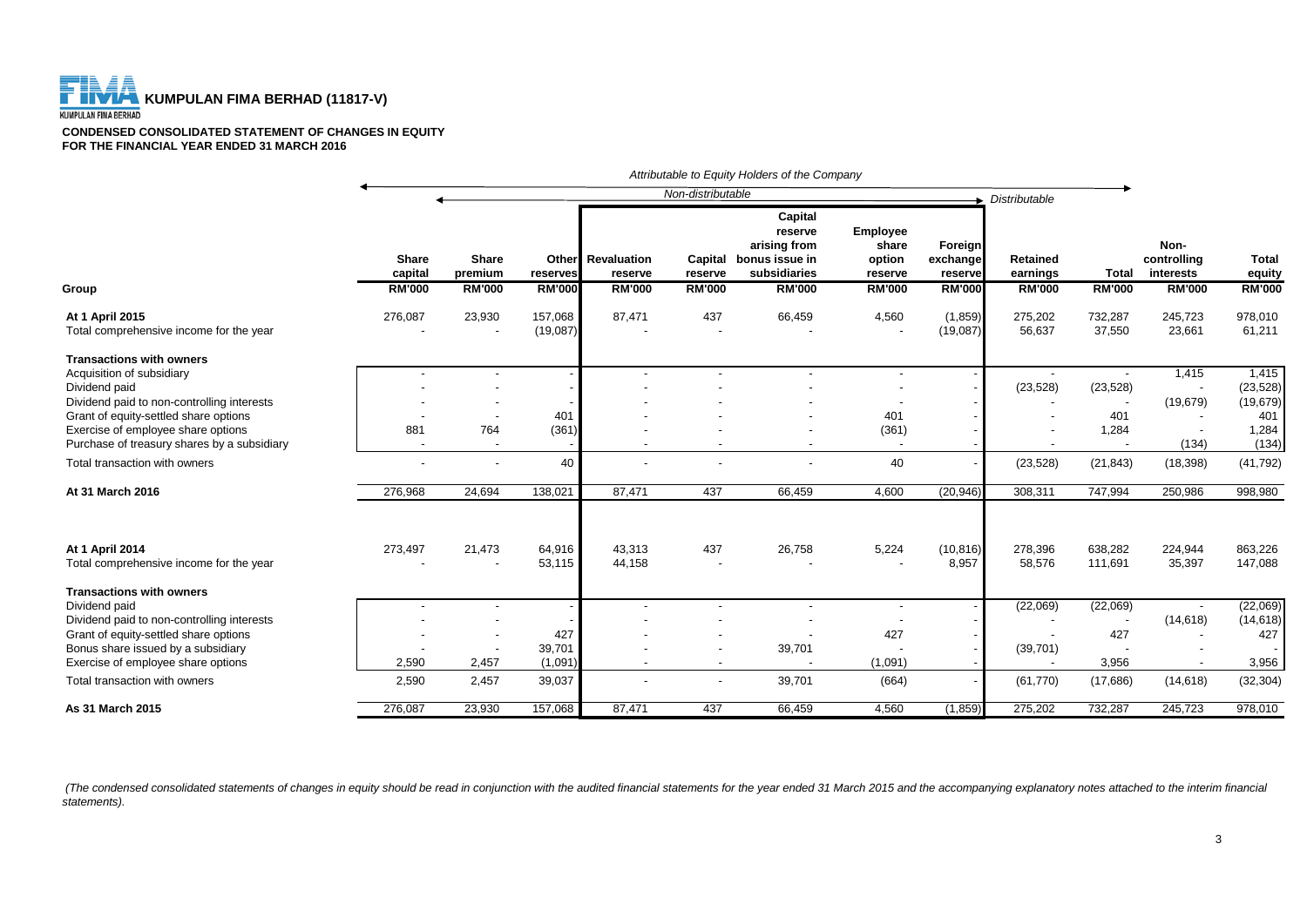

# **KUMPULAN FIMA BERHAD (11817-V)**<br>KUMPULAN FIMA BERHAD

#### **CONDENSED CONSOLIDATED STATEMENT OF CASH FLOWS FOR THE FINANCIAL YEAR ENDED 31 MARCH 2016**

|                                                                                                         | 12 months ended  |                        |
|---------------------------------------------------------------------------------------------------------|------------------|------------------------|
|                                                                                                         | 31-03-2016       | 31-03-2015             |
|                                                                                                         | <b>RM'000</b>    | <b>RM'000</b>          |
| <b>CASH FLOWS FROM OPERATING ACTIVITIES</b>                                                             |                  |                        |
| Profit before tax                                                                                       | 111,368          | 122,302                |
| Adjustments for:                                                                                        | 30,111           | 29,467                 |
| Depreciation for property, plant and equipment<br>Depreciation of investment properties                 | 1,682            | 1,602                  |
| Amortisation of biological assets                                                                       | 6,369            | 5,719                  |
| Impairment loss on trade receivables                                                                    | 6,444            | 3,311                  |
| Write back of impairment loss on trade receivables                                                      | (3,694)          | (2,208)                |
| Impairment loss on goodwill                                                                             |                  | 345                    |
| (Write back)/provision for retirement benefit obligation                                                | (309)            | 182                    |
| Writedown of inventories                                                                                | 88               | 232                    |
| Property, plant and equipment written off                                                               |                  | 90                     |
| Gain on disposal of property, plant and equipment                                                       | (71)             | (405)                  |
| Gain from plantation investment compensation                                                            | (346)            | (811)                  |
| Share of result of associates                                                                           | (1, 359)         | (4, 141)               |
| Net unrealised forex gain                                                                               | (1, 438)         | (7, 418)               |
| Share and options granted under ESS                                                                     | 342              | 504                    |
| Interest expense                                                                                        | 515              | 351                    |
| Interest income                                                                                         | (6, 481)         | (8, 153)               |
| Operating profit before working capital changes                                                         | 143,221          | 140,969                |
| Decrease/(increase) in inventories                                                                      | 37,023<br>18,673 | (18, 816)<br>(82, 496) |
| Decrease/(increase) in receivables<br>(Decrease)/increase in payables                                   | (48, 335)        | 59,607                 |
| Cash generated from operations                                                                          | 150,582          | 99,264                 |
| Interest paid                                                                                           | (515)            | (351)                  |
| Taxes paid                                                                                              | (40, 332)        | (41, 529)              |
| Retirement benefits paid                                                                                | (13)             |                        |
| Net cash generated from operating activities                                                            | 109,722          | 57,384                 |
| <b>CASH FLOWS FROM INVESTING ACTIVITIES</b>                                                             |                  |                        |
| Biological assets expenditure                                                                           | (31, 863)        | (25, 163)              |
| Acquisition of subsidiary, net cash acquired                                                            | (4, 162)         | (7,503)                |
| Proceeds from disposal of property, plant and equipment                                                 |                  | 461                    |
| Plantation investment compensation                                                                      | 711              | 1,300                  |
| Purchase of property, plant and equipment                                                               | (24, 270)        | (15, 169)              |
| Purchase of investment property                                                                         | (1,626)          |                        |
| Net dividend received from an associated company                                                        | 1,140            | 1,140                  |
| Repayment of obligation under finance lease                                                             | (442)            | (428)                  |
| Interest received                                                                                       | 6,481            | 8,153                  |
| Net cash used in investing activities                                                                   | (54, 031)        | (37, 209)              |
| <b>CASH FLOWS FROM FINANCING ACTIVITIES</b>                                                             |                  |                        |
| Net repayment of borrowings                                                                             | (8,020)          | (251)                  |
| Proceeds from exercise of employee share scheme                                                         | 1,284            | 3,956                  |
| Dividend paid                                                                                           | (23, 528)        | (22,069)               |
| Dividend paid by a subsidiary to non-controlling interests                                              | (19, 679)        | (14, 618)              |
| Decrease in deposits on lien                                                                            |                  | 173                    |
| Net cash used in financing activities                                                                   | (49, 943)        | (32, 809)              |
| NET INCREASE/(DECREASE) IN CASH AND CASH EQUIVALENTS<br>EFFECT ON FOREIGN EXCHANGE RATE CHANGES IN CASH | 5,748            | (12, 634)              |
| <b>AND CASH EQUIVALENTS</b>                                                                             | 5,134            | 6,719                  |
| CASH AND CASH EQUIVALENTS AT BEGINNING OF YEAR                                                          | 236,710          | 242,625                |
| CASH AND CASH EQUIVALENTS AT END OF YEAR                                                                | 247,592          | 236,710                |
| CASH AND CASH EQUIVALENTS COMPRISE:                                                                     |                  |                        |
| Cash and bank balances                                                                                  | 44,761           | 20,425                 |
| Fixed deposits with financial institutions                                                              | 202,831          | 216,285                |
|                                                                                                         | 247,592          | 236,710                |

(The condensed consolidated statement of cash flow should be read in conjunction with the audited financial statements for the *year ended 31 March 2015 and the accompanying explanatory notes attached to the interim financial statements).*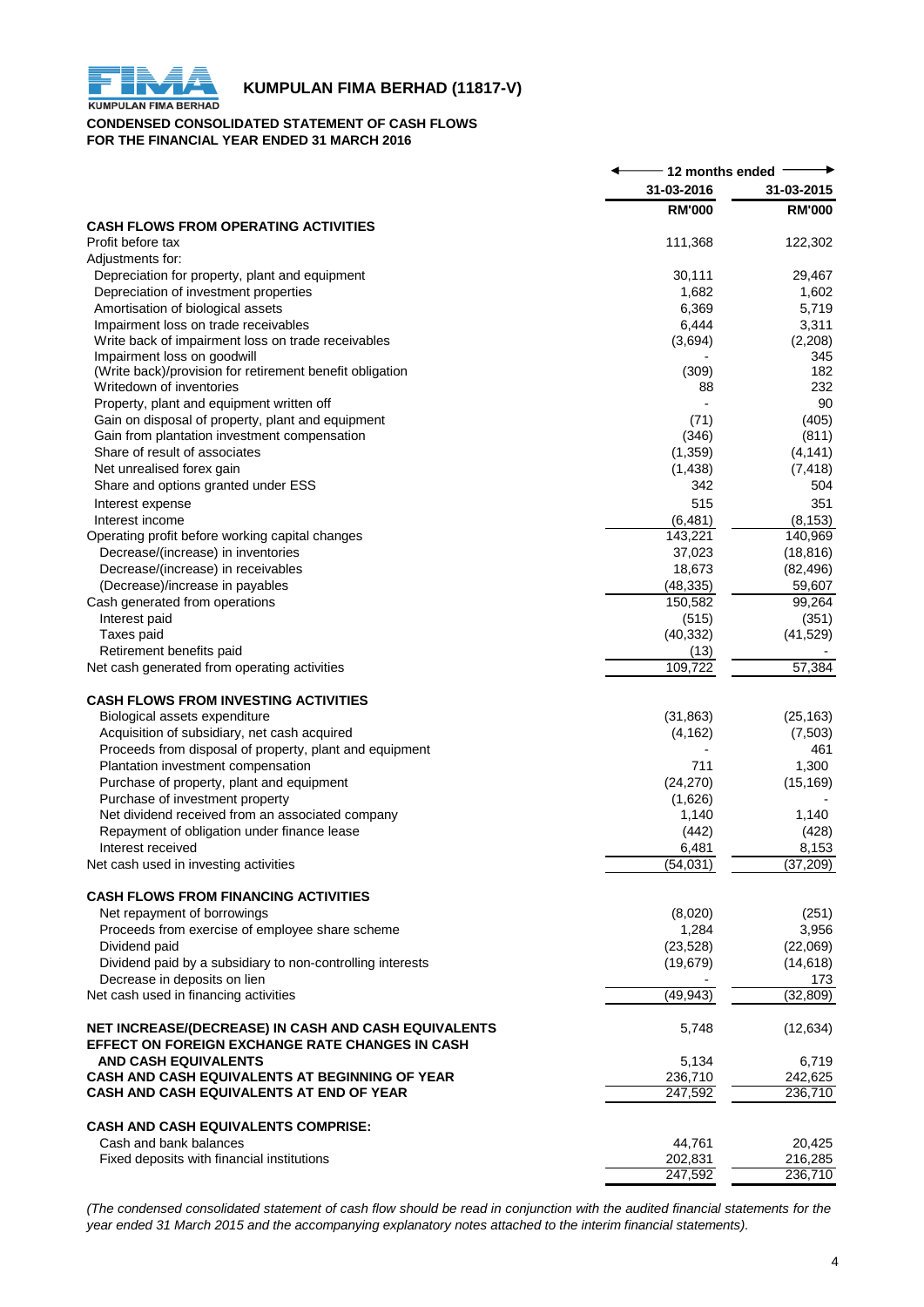#### **NOTES TO THE QUARTERLY ANNOUNCEMENT FOR THE FOURTH QUARTER AND FINANCIAL YEAR ENDED 31 MARCH 2016**

#### **PART A - Explanatory notes pursuant to FRS 134**

#### **A1. Basis of preparation**

The interim financial statements are unaudited and have been prepared in accordance with the requirements of FRS 134: Interim Financial Reporting and paragraph 9.22 of the Listing Requirements of the Bursa Securities.

The interim financial statements should be read in conjunction with the audited financial statements for the year ended 31 March 2015. These explanatory notes attached to the interim financial statements provide an explanation of events and transactions that are significant to the understanding of the changes in the financial position and performance of the Group since the financial year ended 31 March 2015.

#### **A2. Changes in accounting policies**

The significant accounting policies adopted are consistent with those of the audited financial statements for the year ended 31 March 2015 except for the adoption of the following new and revised Financial Reporting Standards ("FRS"), Amendments to FRSs and IC Interpretations.

#### **(a) Adoption of FRSs, Amendments to FRSs and IC Interpretations**

On 1 April 2015, the Group adopted the following new and amended FRSs and IC Interpretations:

|                                                                     | <b>Effective for annual period</b><br>beginning on or after |
|---------------------------------------------------------------------|-------------------------------------------------------------|
| Amendments to FRS 119: Defined benefit plan (Employee contribution) | 1 July 2014                                                 |
| Annual Improvements to FRSs 2010-2012 Cycle                         | 1 July 2014                                                 |
| Annual Improvements to FRSs 2011-2013 Cycle                         | 1 July 2014                                                 |

The adoption of the above FRSs, Amendments to FRS and Interpretations do not have significant impact on the financial statements of the Group for the current financial year.

#### **(b) Standards and interpretations issued but not yet effective**

The Group has not early adopted the following new and amended FRS and IC Interpretations that are not yet effective:

|                                                                       | <b>Effective for annual period</b><br>beginning on or after |
|-----------------------------------------------------------------------|-------------------------------------------------------------|
| Annual Improvements to FRSs 2012-2014 Cycle                           | 1 January 2016                                              |
| Amendments to FRS 11: Accounting for Acquisition of Interests in      |                                                             |
| Joint Operations                                                      | 1 January 2016                                              |
| Amendments to FRS 116 and FRS 138: Clarification of Acceptable        |                                                             |
| Methods of Depreciation and Amortisation                              | 1 January 2016                                              |
| Amendments to FRS 116 and FRS 141: Agriculture: Bearer Plants         | 1 January 2016                                              |
| Amendments to FRS 10 and FRS 128: Sale or Contribution of Assets      |                                                             |
| between an investor and its Associate or Joint Venture                | 1 January 2016                                              |
| Amendments to FRS 127: Equity Method in Separate Financial Statements | 1 January 2016                                              |
| Amendments to FRS 101: Disclosure Initiatives                         | 1 January 2016                                              |
|                                                                       |                                                             |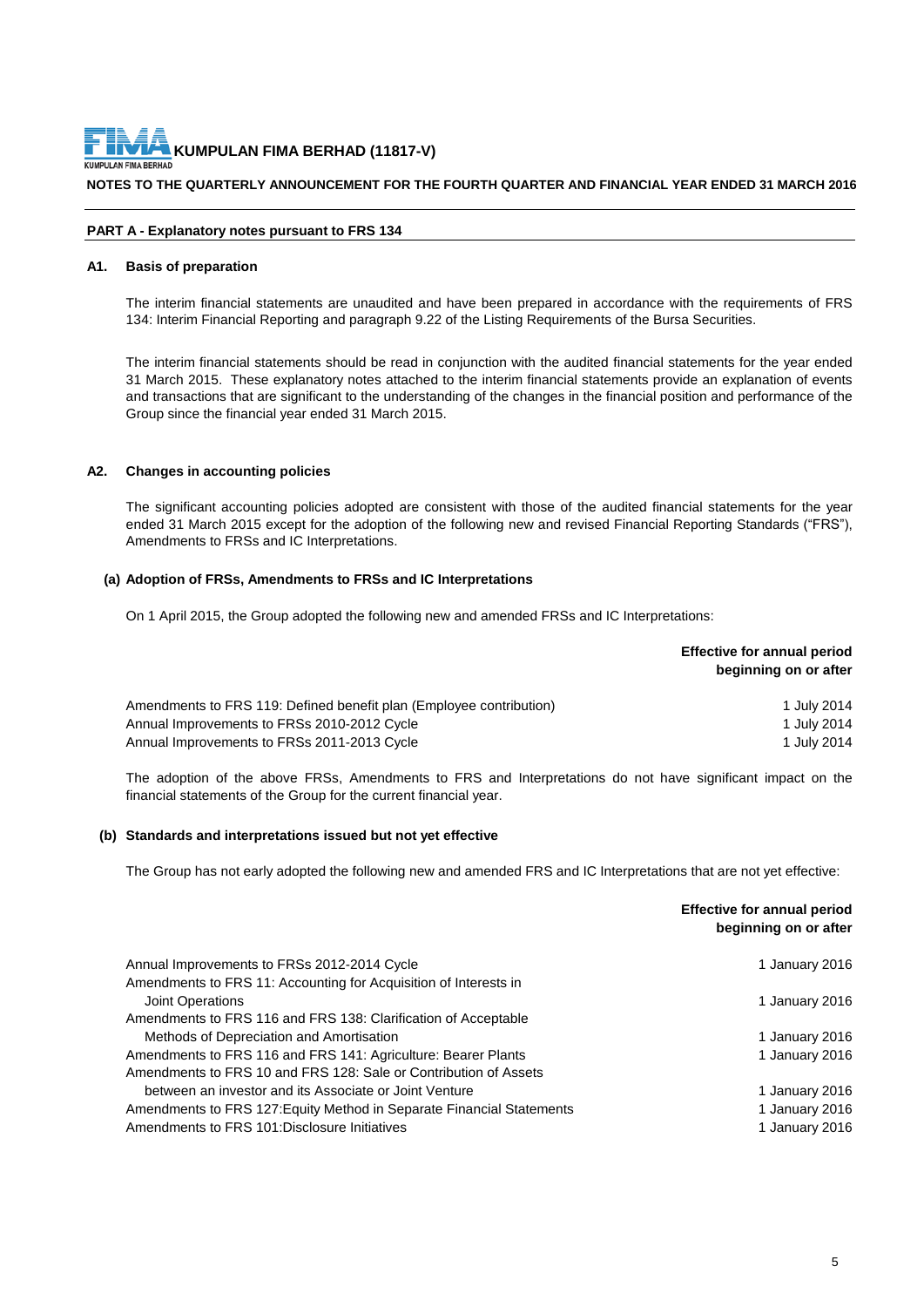**NOTES TO THE QUARTERLY ANNOUNCEMENT FOR THE FOURTH QUARTER AND FINANCIAL YEAR ENDED 31 MARCH 2016**

#### **A2. Changes in accounting policies (contd)**

#### **(b) Standards and interpretations issued but not yet effective (contd)**

The Group has not early adopted the following new and amended FRS and IC Interpretations that are not yet effective (contd):

|                                                               | beginning on or after |
|---------------------------------------------------------------|-----------------------|
| Amendments FRS 10, FRS 12 and FRS 128: Investment Entities:   |                       |
| Applying the Consolidation Exception                          | 1 January 2016        |
| <b>FRS 14: Regulatory Deferral Accounts</b>                   | 1 January 2016        |
| Amendments to FRS 112: Recognition of Deferred Tax Assets for |                       |
| Unrealised Losses                                             | 1 January 2017        |
| Amendments to FRS 107: Disclosure Initiative                  | 1 January 2017        |
| FRS 15: Revenue from Contracts with Customers                 | 1 January 2018        |
| <b>FRS 9: Financial Instruments</b>                           | 1 January 2018        |
|                                                               |                       |

The Group will adopt the above pronouncements when they become effective in the respective financial periods. These pronouncements are not expected to have any significant effect to the financial statements of the Group upon their initial application, other than for FRS 9 Financial Instruments and FRS 15 Revenue from Contracts with Customers.

#### **(c) Malaysian Financial Reporting Standards (MFRS Framework)**

On 19 November 2011, the Malaysian Accounting Standards Board ("MASB") issued a new MASB approved accounting framework, the Malaysian Financial Reporting Standards Framework ("MFRS Framework").

The MFRS Framework is to be applied by all Entities Other than Private Entities for annual periods beginning on or after 1 January 2012, with the exception of entities that are within the scope of MFRS 141 Agriculture (MFRS 141) and IC Interpretation 15 Agreements for the Construction of Real Estate (IC 15), including its parent, significant investor and venturer (herein called "Transitioning Entities").

Transitioning Entities are allowed to defer adoption of the new MFRS Framework. The adoption of the MFRS Framework by Transitioning Entities will be mandatory for annual periods beginning on or after 1 January 2018.

The Group falls within the scope definition of Transitioning Entities and accordingly, will be required to prepare financial statements using the MFRS Framework in its first MFRS financial statements for the year ending 31 March 2019. In presenting its first MFRS financial statements, the Group will be required to adjust the comparative financial statements prepared under FRS to amounts reflecting the application of MFRS Framework. The majority of the adjustments required on transition will be made, retrospectively, against the opening retained earnings.

The Group has not completed its assessment of the financial effects of the differences between Financial Reporting Standards and accounting standards under the MFRS Framework. The Group expects to be in a position to fully comply with the requirements of the MFRS Framework for the financial year ending 31 March 2019.

**Effective for annual period**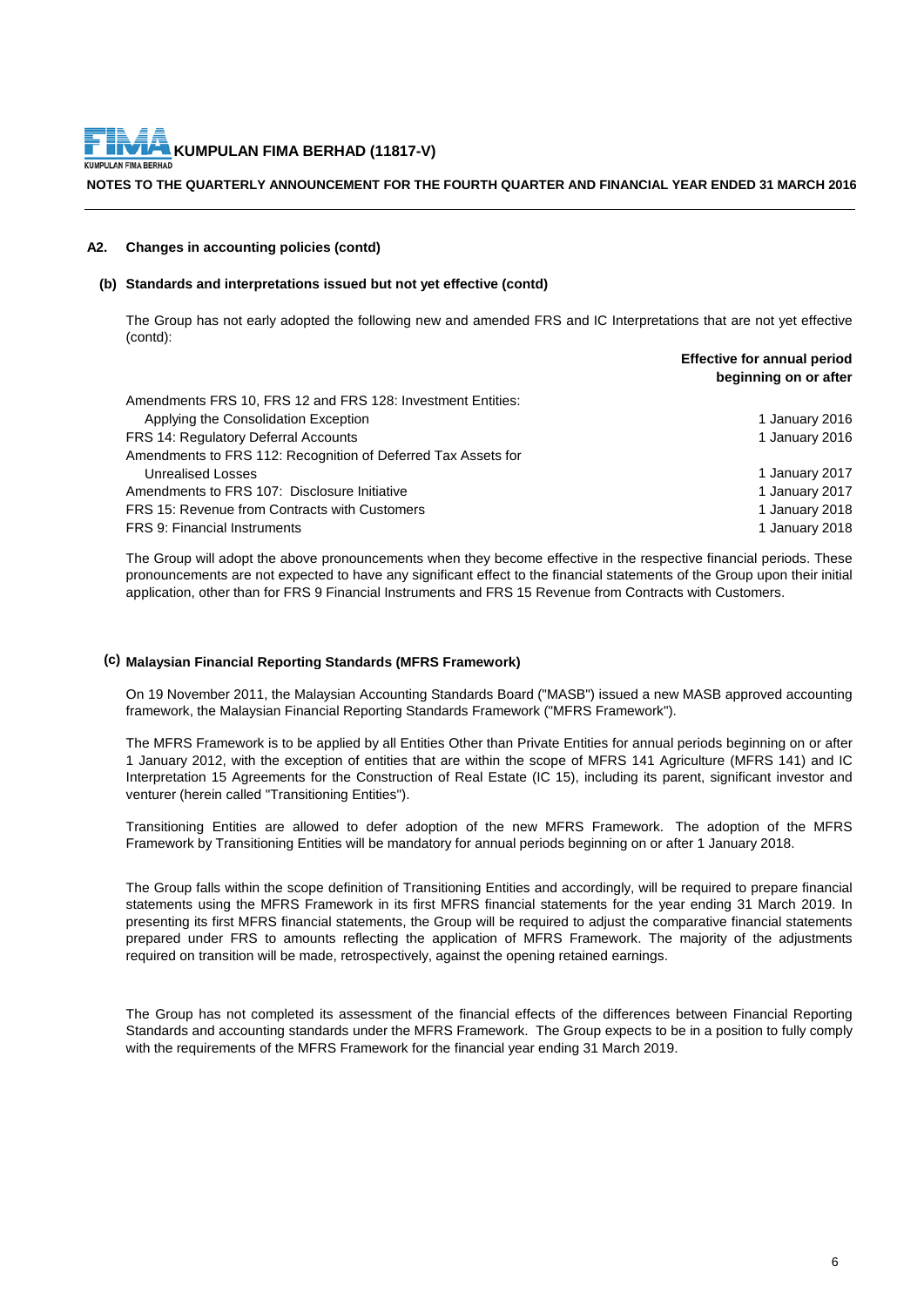#### **NOTES TO THE QUARTERLY ANNOUNCEMENT FOR THE FOURTH QUARTER AND FINANCIAL YEAR ENDED 31 MARCH 2016**

#### **A3. Auditors' Report on Preceding Annual Financial Statements.**

The financial statements of the Group for the financial year ended 31 March 2015 were not subject to any audit qualification.

#### **A4. Seasonal and cyclical factors**

The operations of the Group are not affected by any seasonal or cyclical factors other than the manufacturing segment which is affected by cyclical changes in volumes of certain products whilst the plantation segment is affected by seasonal crop production, weather conditions and fluctuating commodity prices.

#### **A5. Unusual items affecting the financial statements**

There were no unusual items affecting the financial statements of the Group for the current quarter and year ended 31 March 2016.

#### **A6. Changes in estimates**

There were no changes or estimates that have a material effect on the current quarter's results.

#### **A7. Issuances, cancellation, repurchases, resale and repayment of debts and equity securities**

There were no issuances, cancellations, repurchases, resale and repayments of debts and equity securities for the current quarter except for the issuance of the following new ordinary shares of RM1.00 each pursuant to the Company Employees' Share Scheme.

| <b>Option price</b> | No. of | Cash            |
|---------------------|--------|-----------------|
| per share           | share  | <b>Proceeds</b> |
| RM                  | issued | RM              |
| 1.48                | 26,000 | 38,480          |

#### **A8. Dividend paid**

The following dividends were paid during the current and previous corresponding period:

|                       |                                                     | <b>Cumulative Quarter Ended</b> |               |
|-----------------------|-----------------------------------------------------|---------------------------------|---------------|
|                       |                                                     | 31-03-2016                      | 31/03/2015    |
| <b>Final Dividend</b> |                                                     | <b>RM'000</b>                   | <b>RM'000</b> |
| 2015                  | 8.5% single tier dividend (paid on 20 October 2015) | 23.528                          |               |
| 2014                  | 8.0% single tier dividend (paid on 15 October 2014) | $\overline{\phantom{0}}$        | 22,069        |
|                       |                                                     | 23,528                          | 22,069        |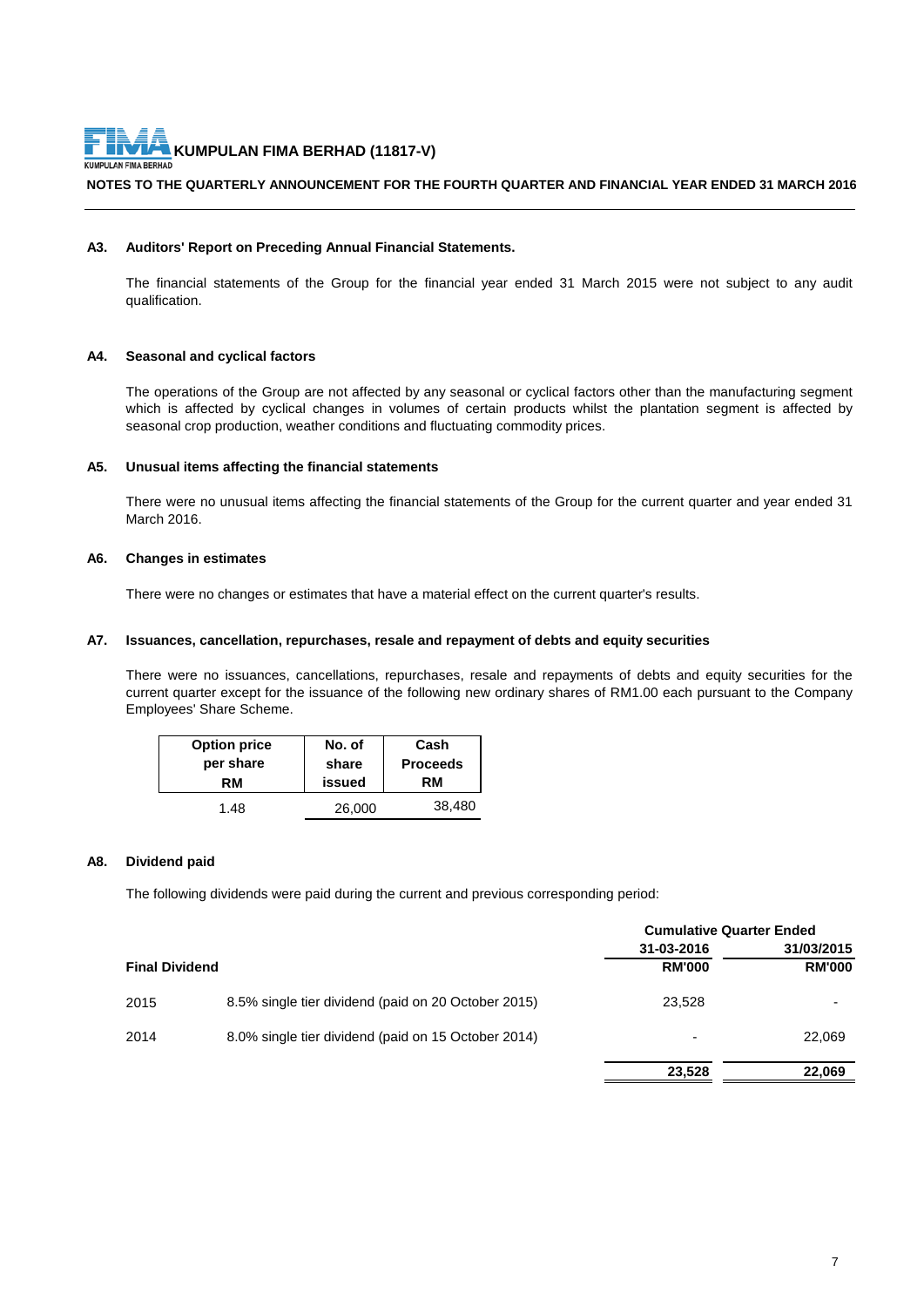F **KUMPULAN FIMA BERHAD (11817-V)**<br>LAN FIMA BERHAD KUMPL

**NOTES TO THE QUARTERLY ANNOUNCEMENT FOR THE FOURTH QUARTER AND FINANCIAL YEAR ENDED 31 MARCH 2016**

### **A9. Segmental revenue and results for business segments**

|                                    | <b>Quarter Ended</b> |               | <b>12 Months Cumulative</b> |               |
|------------------------------------|----------------------|---------------|-----------------------------|---------------|
|                                    | 31-03-2016           | 31-03-2015    | 31-03-2016                  | 31-03-2015    |
| <b>Revenue</b>                     | <b>RM'000</b>        | <b>RM'000</b> | <b>RM'000</b>               | <b>RM'000</b> |
| Manufacturing*                     | 65,773               | 63,528        | 268,302                     | 266,479       |
| Plantation                         | 20,890               | 32,813        | 112,626                     | 115,688       |
| <b>Bulking</b>                     | 18,618               | 16,530        | 67,451                      | 66,809        |
| Food                               | 28,232               | 20,701        | 88,420                      | 90,765        |
| <b>Others</b>                      | 9,161                | 6,235         | 29,670                      | 18,601        |
|                                    | 142,674              | 139,807       | 566,469                     | 558,342       |
| Elimination of inter-segment sales | (8,713)              | (4,779)       | (25,362)                    | (13,553)      |
|                                    | 133,961              | 135,028       | 541,107                     | 544,789       |
| <b>Profit before tax</b>           |                      |               |                             |               |
| Manufacturing*                     | 15,968               | 10,759        | 54,006                      | 50,543        |
| Plantation                         | 1,675                | 555           | 14,780                      | 24,734        |
| <b>Bulking</b>                     | 11,159               | 8,821         | 38,876                      | 38,077        |
| Food                               | 3,775                | (5,964)       | 4,717                       | 276           |
| <b>Others</b>                      | (3,274)              | 5,756         | (2,370)                     | 4,531         |
|                                    | 29,303               | 19,927        | 110,009                     | 118,161       |
| Associated companies               | 1,049                | 1,515         | 1,359                       | 4,141         |
|                                    | 30,352               | 21,442        | 111,368                     | 122,302       |

\* Production and trading of security documents.

#### **A10. Profit before tax**

The following amounts have been included in arriving at profit before tax:

|                                        | <b>Quarter Ended</b> |               |               | <b>12 Months Cumulative</b> |
|----------------------------------------|----------------------|---------------|---------------|-----------------------------|
|                                        | 31-03-2016           | 31-03-2015    | 31-03-2016    | 31-03-2015                  |
| Other income                           | <b>RM'000</b>        | <b>RM'000</b> | <b>RM'000</b> | <b>RM'000</b>               |
| Interest income                        | 2,320                | 2,734         | 6,481         | 8,153                       |
| Gain on disposal of property,          |                      |               |               |                             |
| plant and equipment                    | 71                   | 387           | 71            | 405                         |
| (Loss)/gain from plantation investment |                      |               |               |                             |
| compensation                           | (5)                  | 811           | 346           | 811                         |
| Foreign exchange (loss)/gain           | (1,350)              | 2,494         | 1,537         | 7,799                       |
| <b>Operating expenses</b>              |                      |               |               |                             |
| Depreciation and amortisation          | 8,589                | 9,146         | 38,162        | 36,788                      |
| Interest expense                       | 284                  | 102           | 515           | 351                         |
| Impairment loss on trade receivables   | 4,066                | 1,008         | 6,444         | 3,311                       |
| Write back of impairment loss on       |                      |               |               |                             |
| trade receivables                      | (3,694)              | (2,208)       | (3,694)       | (2, 208)                    |
| (Write back)/write down of inventories | (303)                | 66            | 88            | 232                         |
| Impairment loss on goodwill            |                      | 345           |               | 345                         |

The Group does not deal in derivatives.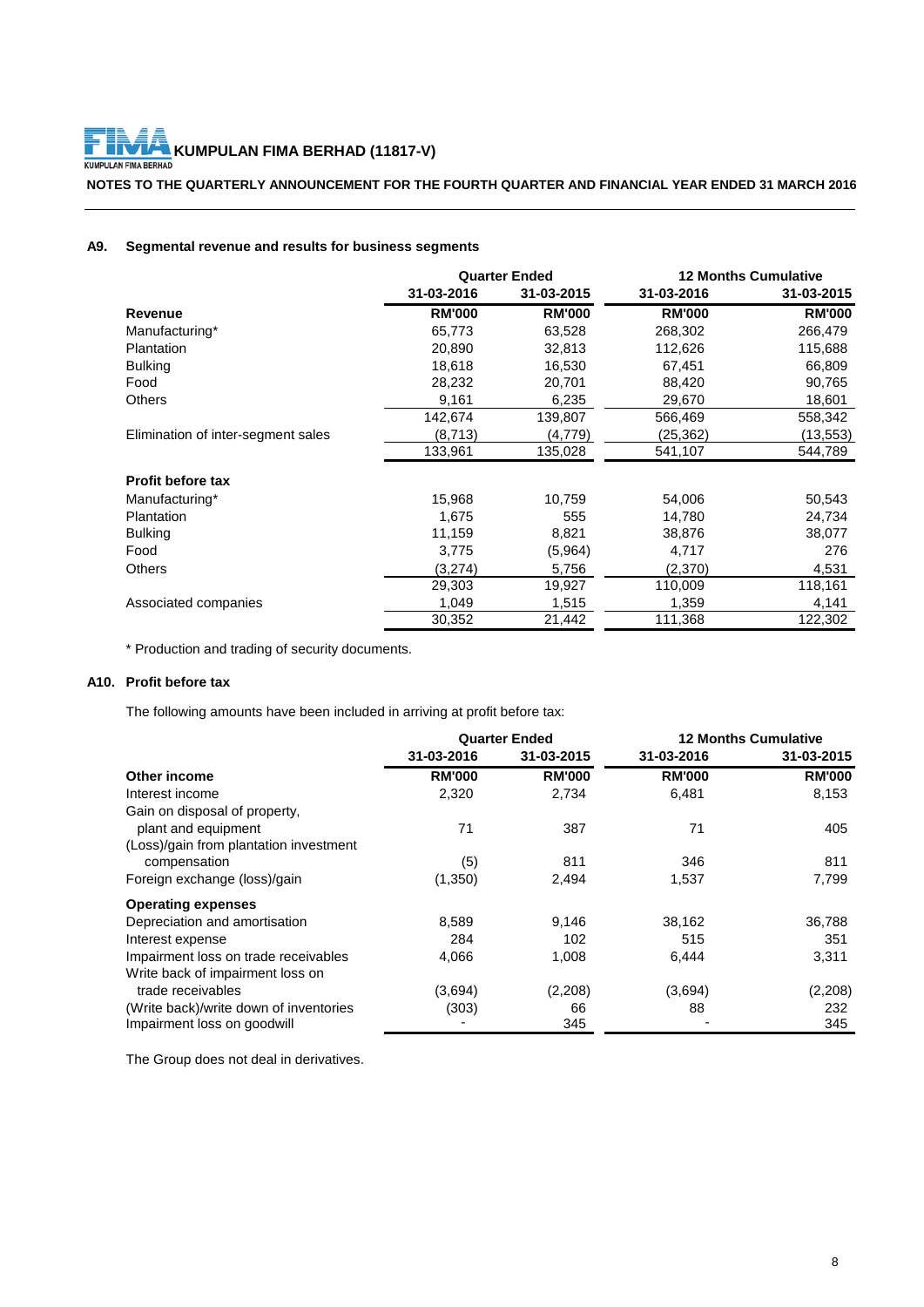**NOTES TO THE QUARTERLY ANNOUNCEMENT FOR THE FOURTH QUARTER AND FINANCIAL YEAR ENDED 31 MARCH 2016**

#### **A11. Valuation of property, plant and equipment**

The valuation of land and building have been brought forward from the last financial statements for the year ended 31 March 2015.

#### **A12. Subsequent events**

There were no material events subsequent to the end of the current quarter.

#### **A13. Inventories**

During the quarter, there was no significant write-down or write-back of inventories except as disclosed in Note A10 as above.

#### **A14. Changes in the composition of the Group**

There were no changes in the composition of the Group for the current quarter and financial year to date including business combinations, acquisition or disposal of subsidiaries and long term investments, restructuring and discontinued operations except for the acquisition by a wholly-owned subsidiary of Fima Corporation Berhad, FCB Plantation Holdings Sdn Bhd ("FCBPH") of 140,000 ordinary shares of RM1.00 each in R.N.E. Plantation Sdn Bhd ("R.N.E. Plantation"), representing 70% of the total issued and paid up share capital of R.N.E. Plantation for a total purchase consideration of RM4.2 million which was completed on 4 December 2015. Details of the acquisition are disclosed in Note B8.

#### **A15. Changes in contingent liabilities**

There were no additional contingent liabilities during the current quarter, except as disclosed in Note B11 herein.

#### **A16. Significant acquisition of property, plant and equipment**

For the current quarter under review the Group's acquisitions of property, plant and equipment are as follows :

|                        | <b>Current Year</b><br><b>To Date</b> |
|------------------------|---------------------------------------|
|                        | <b>RM'000</b>                         |
| Plant and equipment    | 10,071                                |
| <b>Vehicles</b>        | 3,955                                 |
| Land and buildings     | 8,012                                 |
| Furniture and fittings | 2,232                                 |
|                        | 24,270                                |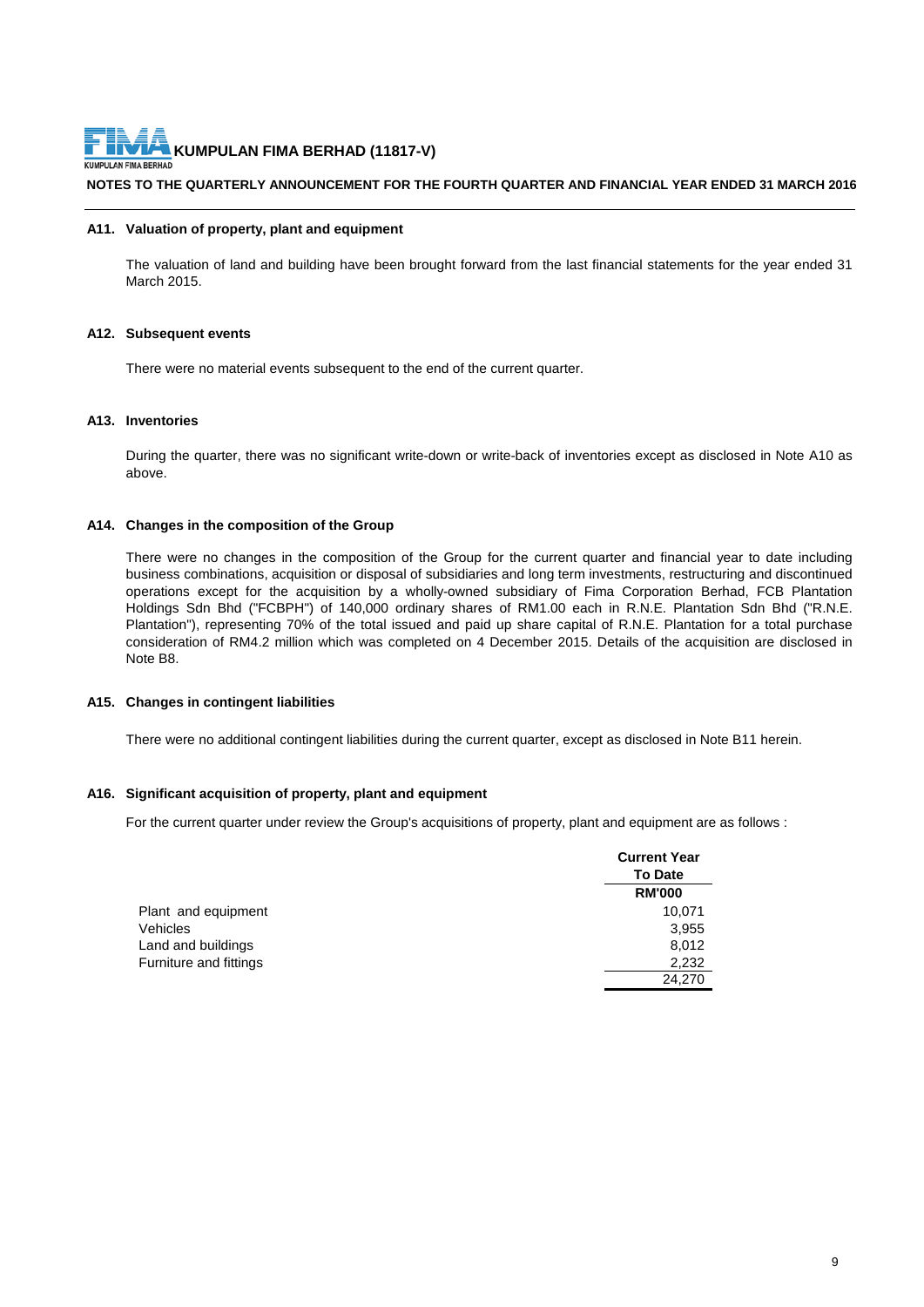# **NOTES TO THE QUARTERLY ANNOUNCEMENT FOR THE FOURTH QUARTER AND FINANCIAL YEAR ENDED 31 MARCH 2016**

# **A17. Capital commitments**

The amount of commitments not provided for in the interim financial statements as at 31 March 2016 were as follows:

|                                   | <b>Current Year</b> |
|-----------------------------------|---------------------|
|                                   | <b>To Date</b>      |
|                                   | <b>RM'000</b>       |
| Property, plant and equipment     |                     |
| - Approved and contracted for     | 2.955               |
| - Approved but not contracted for | 51.314              |

#### **A18. Related party transactions**

The Group's related party transactions during the financial period were as follows:

| <b>KFB and its subsidiaries</b>              | <b>Transacting</b><br>parties                            | <b>Relationship</b>                         | Nature of<br>transactions            | <b>RM'000</b> |
|----------------------------------------------|----------------------------------------------------------|---------------------------------------------|--------------------------------------|---------------|
| Kumpulan Fima Berhad                         | <b>BHR Enterprise</b><br>Sdn Bhd                         | Common<br>Shareholders/<br><b>Directors</b> | Advisory<br>services                 | (120)         |
| Fima Corporation Berhad                      | <b>Nationwide Express</b><br>Courier Services Bhd        | Common<br>Shareholders/<br><b>Directors</b> | Rental income                        | 78            |
| PT Nunukan Jaya Lestari                      | PT Pohon Fmas<br>Lestari                                 | Common<br>Shareholders/<br><b>Directors</b> | Purchase of fresh<br>fruit bunches   | (5,003)       |
| Percetakan Keselamatan<br>Nasional Sdn. Bhd. | <b>Nationwide Express</b><br><b>Courier Services Bhd</b> | Common<br>Shareholders/<br><b>Directors</b> | Purchase made -<br>delivery services | (344)         |

### **A19. Comparative**

Certain comparative amounts have been reclassified to conform with current year presentation.

|                                           | As previously<br>stated<br><b>RM'000</b> | <b>Adjustments</b><br><b>RM'000</b> | As restated<br><b>RM'000</b> |
|-------------------------------------------|------------------------------------------|-------------------------------------|------------------------------|
| As at 31 March 2015                       |                                          |                                     |                              |
| <b>ASSETS</b>                             |                                          |                                     |                              |
| <b>NON-CURRENT ASSETS</b>                 |                                          |                                     |                              |
| Property, plant and equipment<br>Goodwill | 328,632<br>18,400                        | 5,690<br>(5,690)                    | 334,322<br>12,710            |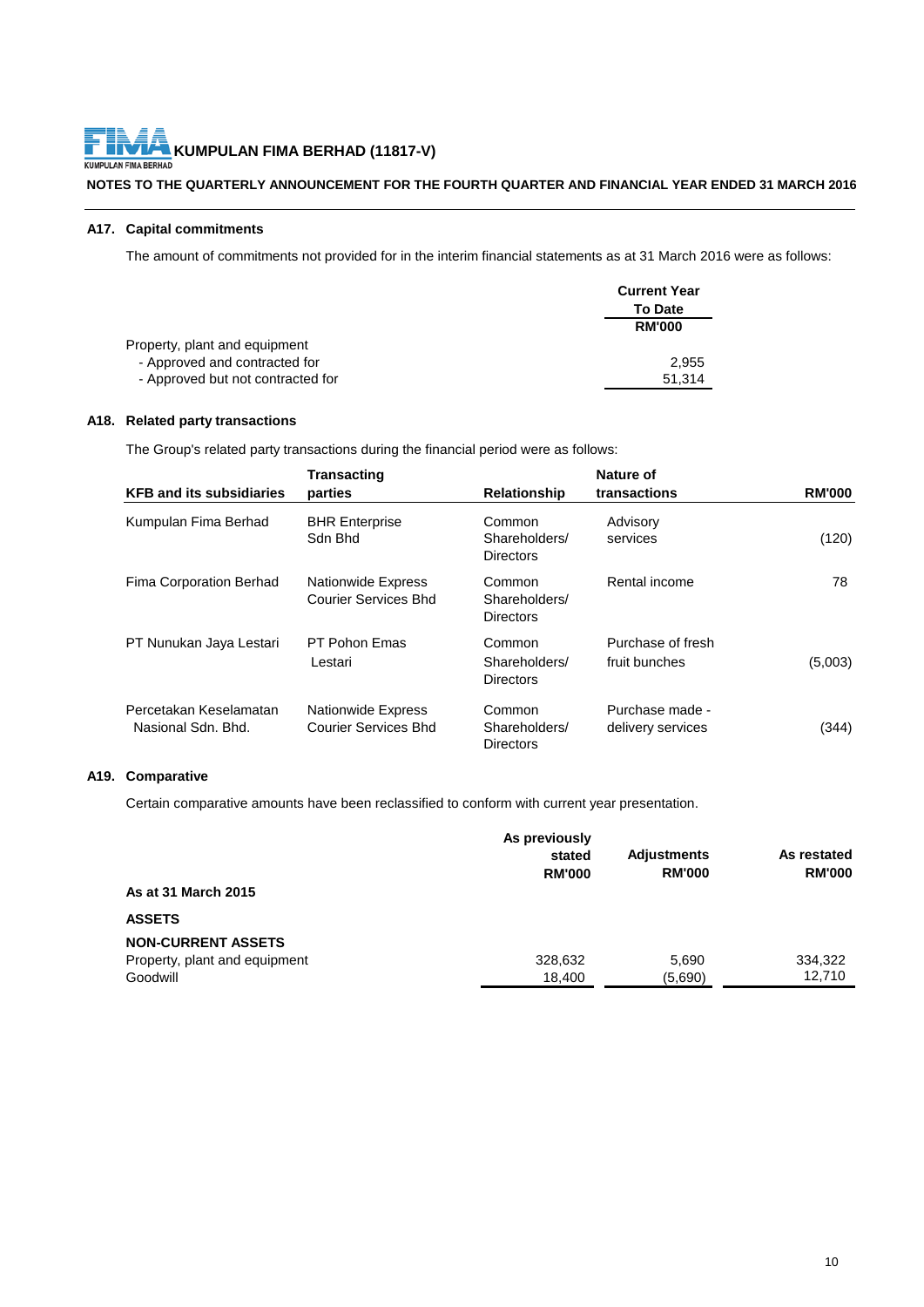

#### **NOTES TO THE QUARTERLY ANNOUNCEMENT FOR THE FOURTH QUARTER AND FINANCIAL YEAR ENDED 31 MARCH 2016**

#### **PART B - Bursa Securities Listing Requirements**

#### **B1. Review of performance**

**Group Performance**

|                   | Current | <b>Previous</b> |          |       |
|-------------------|---------|-----------------|----------|-------|
| (RM Million)      | YTD     | YTD             | Variance | %     |
| Revenue           | 541.11  | 544.79          | (3.68)   | (0.7) |
| Profit before tax | 111.37  | 122.30          | (10.93)  | (8.9) |

Group revenue for the financial year ended 31 March 2016 decreased to RM541.11 million as compared to RM544.79 million recorded in the previous financial year. The decrease of RM3.68 million (0.7%) was attributed to the lower revenue generated by plantation and food divisions.

In line with the lower revenue, profit before tax ("PBT") decreased by RM10.93 million to RM111.37 million from last year, due to lower PBT recorded by all divisions and increase in operating cost of certain division as explained below.

The performance of each business division is as follows:

#### **Manufacturing Division**

|                   | Current | <b>Previous</b> |          |     |
|-------------------|---------|-----------------|----------|-----|
| (RM Million)      | YTN     | YTN             | Variance | %   |
| Revenue           | 268.30  | 266.48          | 1.82     | 0.7 |
| Profit before tax | 54.01   | 50.54           | 3.47     | 6.9 |

Revenue from **Manufacturing Division** increased by 0.7% to RM268.30 million from RM266.48 million recorded last year, mainly due to higher sales volume of certain documents. PBT increased by 6.9% to RM54.01 million from RM50.54 million posted last year. The improvement was mainly due to lower indirect cost.

#### **Plantation Division**

|                                | Current    | <b>Previous</b> |          |        |
|--------------------------------|------------|-----------------|----------|--------|
| (RM Million)                   | <b>YTD</b> | YTD             | Variance | %      |
| <b>Revenue</b>                 |            |                 |          |        |
| Indonesia                      |            |                 |          |        |
| - Crude palm oil (CPO)         | 91.54      | 104.04          | (12.50)  | (12.0) |
| - Crude palm kernel oil (CPKO) | 9.49       |                 | 9.49     | 100.0  |
| - Palm kernel (PK)             | 1.59       | 3.08            | (1.49)   | (48.4) |
| Malaysia                       |            |                 |          |        |
| - Fresh fruit bunch/Pineapple  | 10.01      | 8.57            | 1.44     | 16.8   |
| Total                          | 112.63     | 115.69          | (3.06)   | (2.6)  |
| <b>Profit Before Tax</b>       | 14.78      | 24.73           | (9.95)   | (40.2) |
| <b>Sales Quantity (mt)</b>     |            |                 |          |        |
| - CPO                          | 44,228     | 45,350          | (1, 122) | (2.5)  |
| - CPKO                         | 3,314      | 1,104           | 2,210    | 200.2  |
| - PK                           | 1,899      | 3,526           | (1,627)  | (46.1) |
| Average net CIF selling price, |            |                 |          |        |
| net of duty (RM)               |            |                 |          |        |
| - CPO                          | 2,064      | 2,207           | (143)    | (6.5)  |
| - CPKO                         | 2,863      |                 | 2,863    | 100.0  |
| - PK                           | 835        | 873             | (38)     | (4.4)  |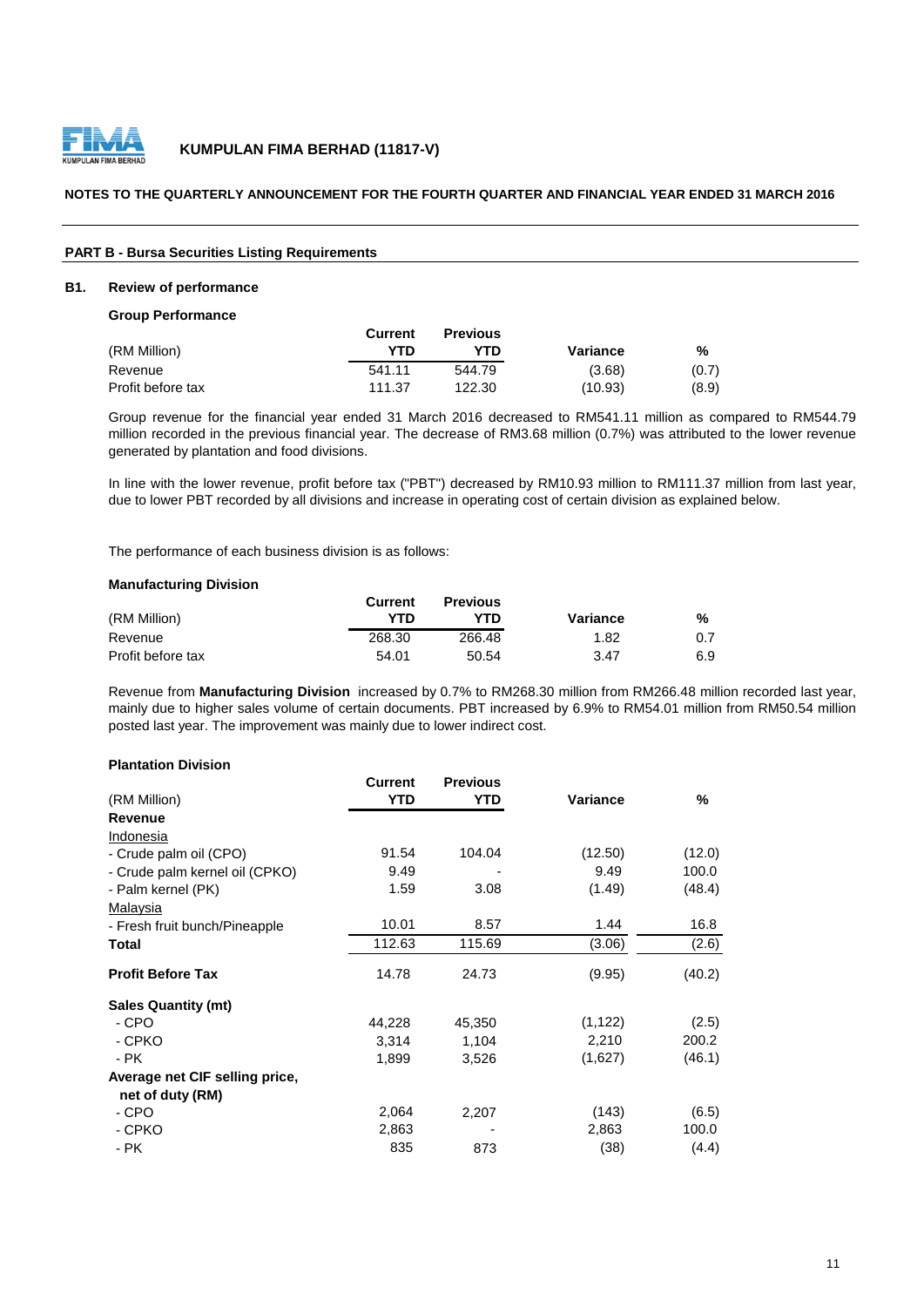

#### **NOTES TO THE QUARTERLY ANNOUNCEMENT FOR THE FOURTH QUARTER AND FINANCIAL YEAR ENDED 31 MARCH 2016**

#### **B1. Review of performance (contd)**

#### **Plantation Division (contd)**

Revenue from **Plantation Division** decreased by 2.6% to RM112.63 million compared to last year mainly due to lower sales volume of CPO. The division posted a PBT of RM14.78 million, 40.2% lower than last year. The drop in PBT was mainly due to higher manuring cost of RM3.6 million following the implementation of an improved fertilizer application programme. In addition, withholding tax on the foreign dividend income received increased by RM1.7 million, while interest income decreased by RM1.6 million.

#### **Bulking Division**

|                   | Current | <b>Previous</b> |          |     |
|-------------------|---------|-----------------|----------|-----|
| (RM Million)      | YTD     | YTD             | Variance | %   |
| Revenue           | 67.45   | 66.81           | 0.64     | 1.0 |
| Profit before tax | 38.88   | 38.08           | 0.80     | 2.1 |

**Bulking Division** recorded an increase of RM0.64 million or 1.0% in revenue to RM67.45 million from RM66.81 million recorded last year. The increase was mainly due to higher contributions from the edible oil segment. In line with the increase in revenue, the division's PBT increased by RM0.80 million (2.1%) to RM38.88 million.

#### **Food Division**

| (RM Million)           | Current<br>YTD | <b>Previous</b><br>YTD | Variance | %       |
|------------------------|----------------|------------------------|----------|---------|
| Revenue                |                |                        |          |         |
| Papua New Guinea (PNG) | 82.43          | 84.98                  | (2.55)   | (3.0)   |
| Malaysia               | 5.99           | 5.79                   | 0.20     | 3.5     |
|                        | 88.42          | 90.77                  | (2.35)   | (2.6)   |
| Profit before tax      | 4.72           | 0.28                   | 4.44     | 1.609.1 |

**Food Division's** revenue decreased to RM88.42 million compared to RM90.77 million recorded in the same period last year. The decrease in revenue was mainly due to the lower sales of mackerel and tuna. PBT of the division increased by RM4.44 million as compared to RM0.28 million profit in the same period last year.

#### **B2. Comparison with preceding quarter's results**

#### **Group Performance**

|                   | OTR <sub>4</sub> | OTR <sub>3</sub> |          |       |
|-------------------|------------------|------------------|----------|-------|
| (RM Million)      | FY 2016          | FY 2016          | Variance | %     |
| Revenue           | 133.96           | 134.71           | (0.75)   | (0.6) |
| Profit before tax | 30.35            | 28.63            | 1.73     | 6.0   |

The Group's revenue decreased by RM0.75 million to RM133.96 million compared to the preceding quarter, as a result of the lower revenue recorded by manufacturing and plantation divisions.

PBT increased by RM2.24 million to RM30.87 million as compared to RM28.63 million recorded in the preceding quarter mainly due to the positive contributions by manufacturing, plantation and food divisions.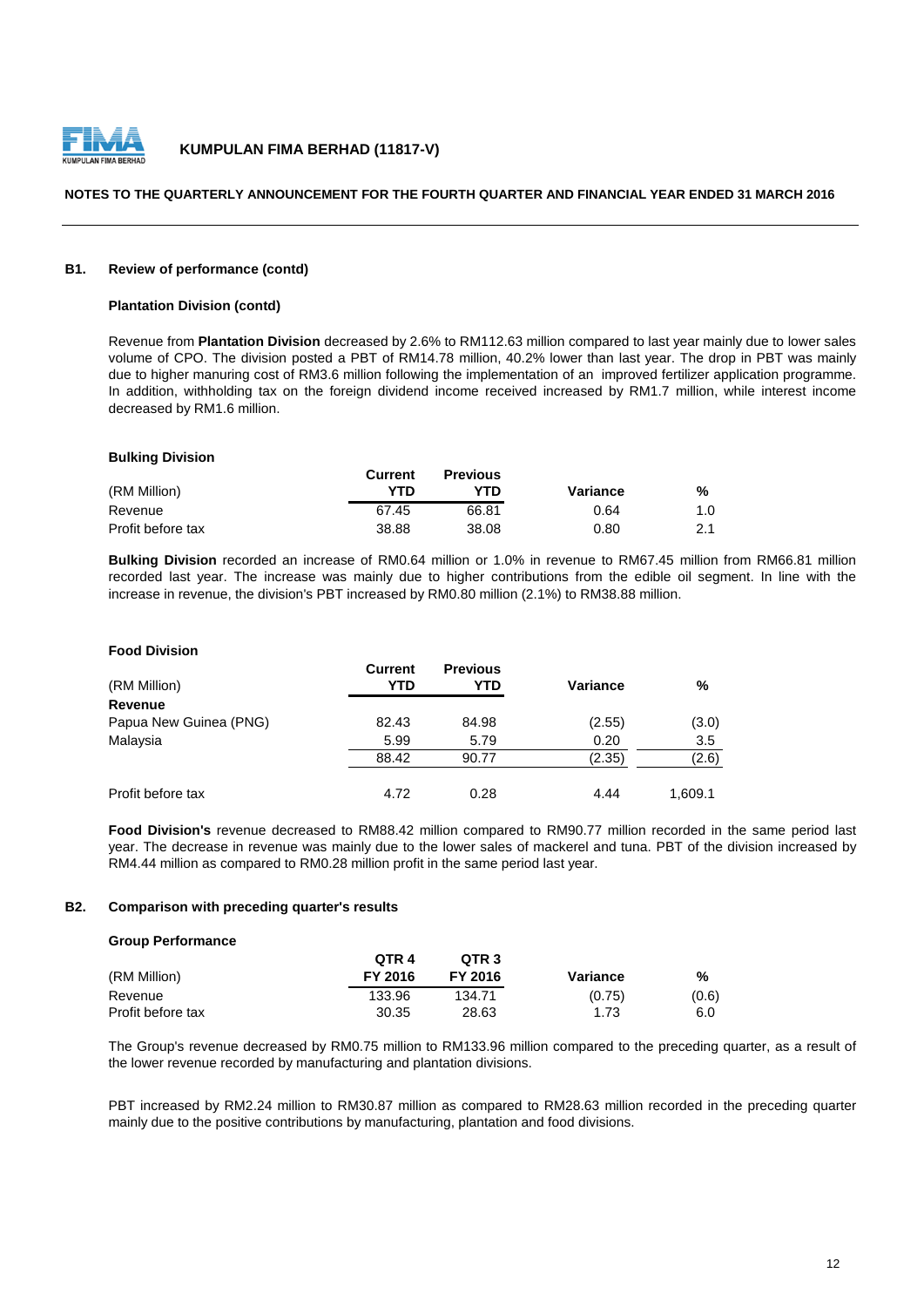

#### **NOTES TO THE QUARTERLY ANNOUNCEMENT FOR THE FOURTH QUARTER AND FINANCIAL YEAR ENDED 31 MARCH 2016**

#### **B2. Comparison with preceding quarter's results (contd)**

The performance of each business division is as follows:

| <b>Manufacturing Division</b> |         |                  |          |       |
|-------------------------------|---------|------------------|----------|-------|
|                               | OTR 4   | OTR <sub>3</sub> |          |       |
| (RM Million)                  | FY 2016 | FY 2016          | Variance | %     |
| Revenue                       | 65.77   | 68.17            | (2.40)   | (3.5) |
| Profit before tax             | 15.97   | 13.93            | 2.04     | 14.6  |

**Manufacturing Division's** revenue decreased by RM2.40 million or 3.5% in the current quarter compared to the preceding quarter. The decrease was mainly due to lower sales volume of security and confidential documents. However, lower indirect cost contribute to PBT improvement by 14.6% in the current quarter.

| <b>Plantation Division</b>                         |                  |                  |          |               |
|----------------------------------------------------|------------------|------------------|----------|---------------|
|                                                    | QTR <sub>4</sub> | QTR <sub>3</sub> |          |               |
| (RM Million)                                       | FY 2016          | FY 2016          | Variance | $\frac{9}{6}$ |
| <b>Revenue</b>                                     |                  |                  |          |               |
| Indonesia                                          |                  |                  |          |               |
| - CPO                                              | 14.03            | 23.12            | (9.09)   | (39.3)        |
| - CPKO                                             | 3.03             |                  | 3.03     | 100.0         |
| - CP                                               | 1.56             |                  | 1.56     | 100.0         |
| <b>Malaysia</b>                                    |                  |                  |          |               |
| - Fresh fruit bunch/Pineapple                      | 2.27             | 2.64             | (0.37)   | (14.0)        |
| Total                                              | 20.89            | 25.76            | (4.87)   | (18.9)        |
| <b>Profit Before Tax</b>                           | 1.68             | (0.35)           | 2.03     | 575.9         |
| <b>Sales Quantity (mt)</b>                         |                  |                  |          |               |
| - CPO                                              | 8,589            | 11,209           | (2,620)  | (23.4)        |
| - CPKO                                             | 1,115            |                  | 1,115    | 100.0         |
| Average net CIF selling price,<br>net of duty (RM) |                  |                  |          |               |
| - CPO                                              | 1,747            | 2,052            | (305)    | (14.9)        |
| - CPKO                                             | 2,730            |                  | 2,730    | 100.0         |

**Plantation Division's** revenue for the quarter under review of RM20.89 million was RM4.87 million lower than the preceding quarter due to lower sales volume and lower selling price of CPO. However, PBT increased by RM1.68 million compared to the preceding quarter mainly due to favourable exchange variation.

#### **Bulking Division**

|                   | OTR <sub>4</sub> | QTR <sub>3</sub> |          |       |
|-------------------|------------------|------------------|----------|-------|
| (RM Million)      | FY 2016          | FY 2016          | Variance | %     |
| Revenue           | 18.62            | 17.84            | 0.78     | 4.4   |
| Profit before tax | 11.16            | 11 17            | (0.01)   | (0.1) |

Revenue from **Bulking Division** of RM18.62 million was 4.4% higher than the preceding quarter. The increase in results was due to higher volume of edible oil being handled. Despite increase in revenue, PBT decreased 0.1% to RM11.16 million over the preceding quarter.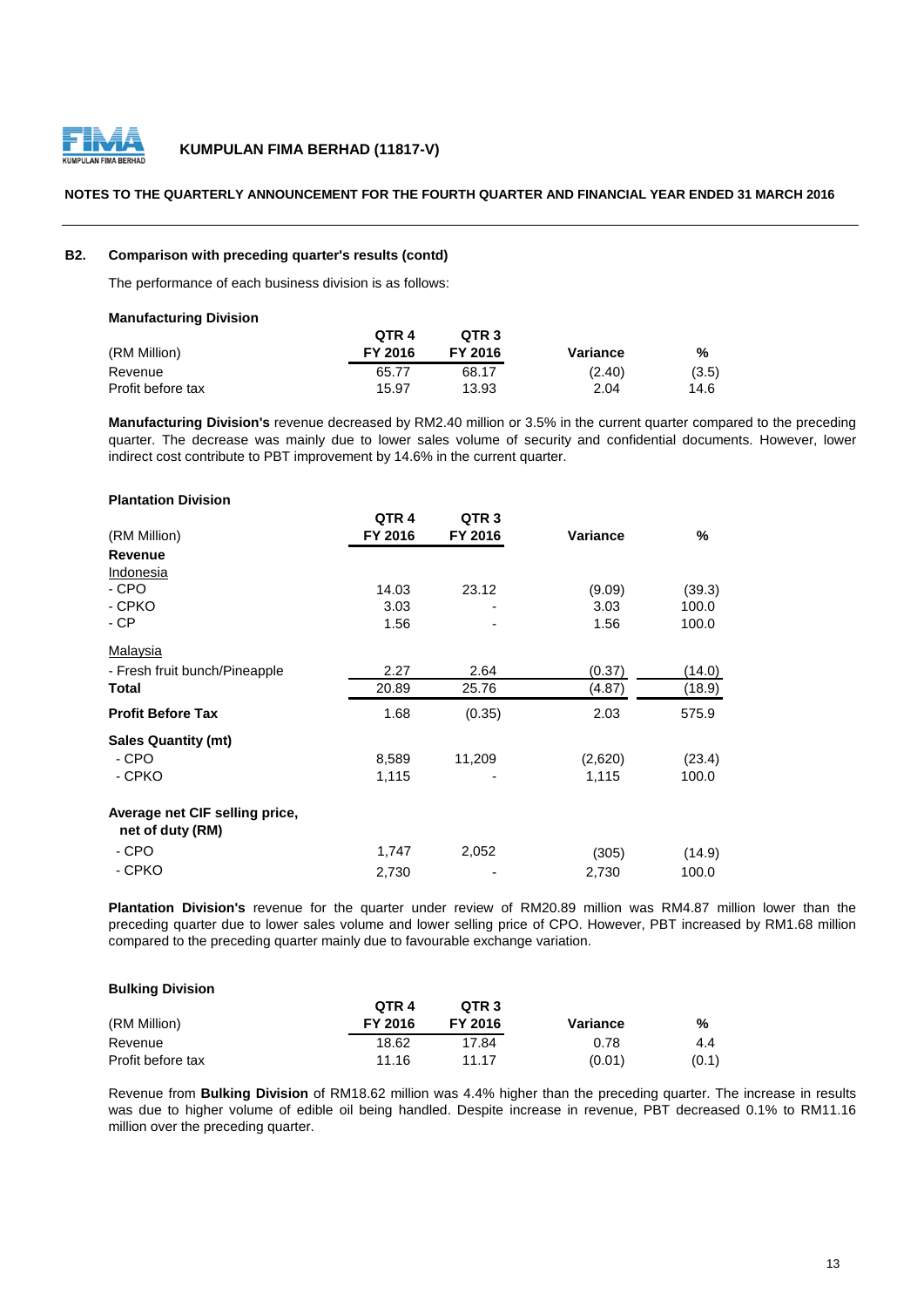

#### **NOTES TO THE QUARTERLY ANNOUNCEMENT FOR THE FOURTH QUARTER AND FINANCIAL YEAR ENDED 31 MARCH 2016**

#### **B2. Comparison with preceding quarter's results (contd)**

| <b>Food Division</b> |                  |                  |                 |      |
|----------------------|------------------|------------------|-----------------|------|
|                      | QTR <sub>4</sub> | QTR <sub>3</sub> |                 |      |
| (RM Million)         | FY 2016          | FY 2016          | <b>Variance</b> | %    |
| <b>Revenue</b>       |                  |                  |                 |      |
| <b>PNG</b>           | 26.74            | 20.63            | 6.11            | 29.6 |
| Malaysia             | 1.49             | 0.96             | 0.53            | 55.4 |
|                      | 28.23            | 21.59            | 6.64            | 30.8 |
|                      |                  |                  |                 |      |
| Profit before tax    | 3.78             | 2.60             | 1.18            | 45.4 |

Revenue from **Food Division** increased by RM6.64 million or 30.8% to RM28.23 million as compared to the preceding quarter due to higher sales volume. The division registered PBT of RM3.78 million during the quarter.

#### **B3. Prospects**

The Directors expect the performance of the Group to be challenging for the next financial year. The prospect of each business division for the next financial year is as follows:

The **Manufacturing Division** outlook for the next financial year continues to remain challenging.

The prospects for **Plantation Division** is very much dependent on global commodity prices. Based on the current prices of palm oil products, the outlook of this segment continues to remains steady.

**Bulking Division.** The prospects for the remaining period are expected to remain challenging. The demand for storage of Edible oil products and the Malaysia Derivatives Exchange's (MDEX) Edible Oil tender is anticipated to increase whilst transhipment businesses is expected to remain low. This arises from the levy imposed by the Indonesian Government on all edible oil exports. The storage utilisation rate is expected to be challenging for the next financial year. The division is looking to secure more long term contracts with customers and handling higher margin products.

**Food Division** faces tough challenges ahead, particularly in Papua New Guinea where the division's main operation is located, amidst challenging market competition from the onslaught of cheaper imported products, currency fluctuation, and current global uncertainty. The division will continue its focus on operational efficiency, productivity, margin improvements and cost control as well as emphasis on quality, service and delivery.

#### **B4. Explanatory notes on variances with profit forecasts or profit guarantees**

The Group did not issue any profit forecast and/or profit guarantee to the public.

#### **B5. Income tax expense**

|                  | <b>Current</b> | <b>Current</b> |
|------------------|----------------|----------------|
|                  | Year           | Year           |
|                  | Quarter        | <b>To Date</b> |
|                  | 31-03-2016     | 31-03-2016     |
|                  | <b>RM'000</b>  | <b>RM'000</b>  |
| Current taxation | 10,654         | 31,671         |

The effective tax rate on Group's profit to date is higher than the statutory tax rate mainly due certain expenses disallowed for taxation purposes and no group relief.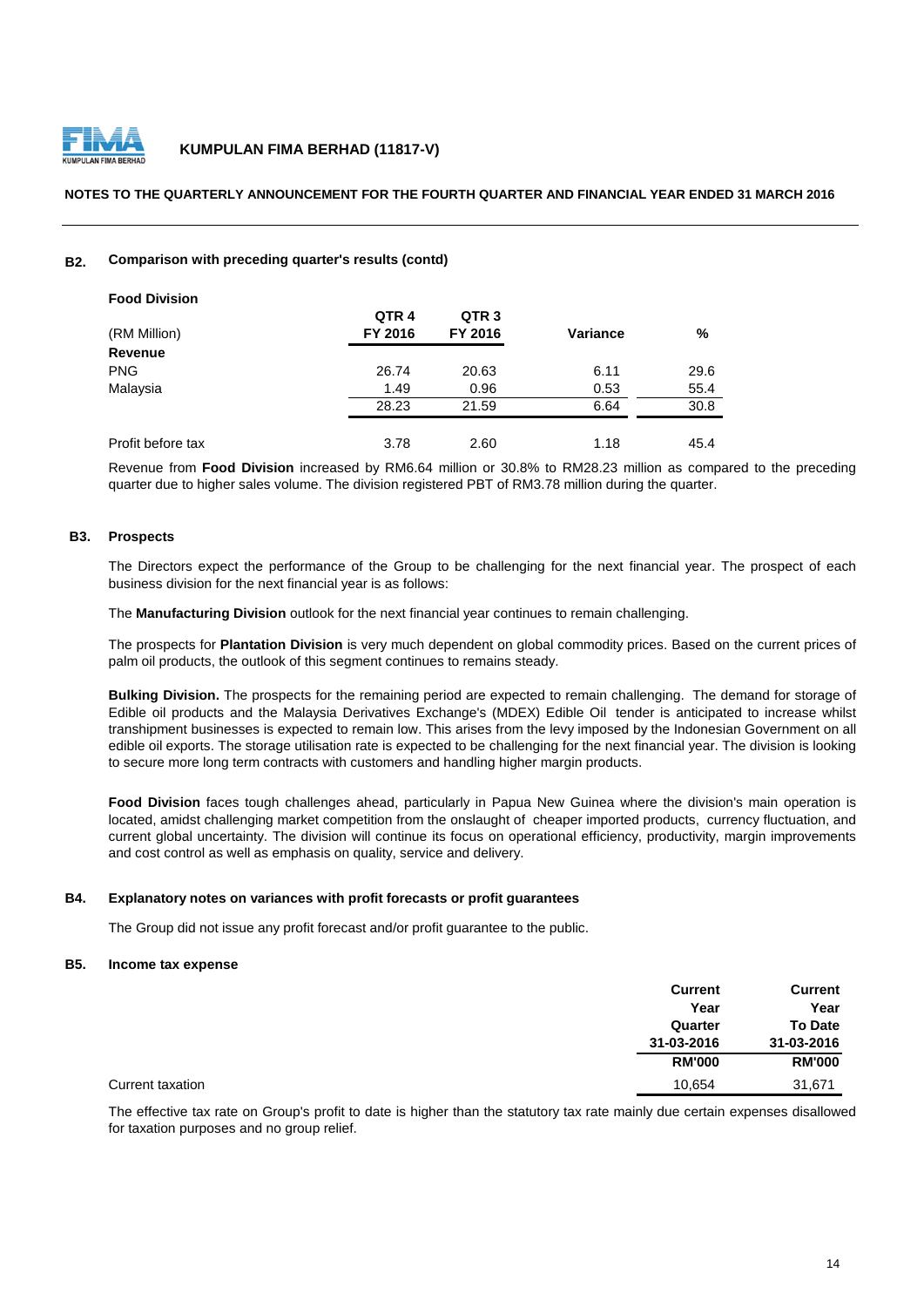

#### **NOTES TO THE QUARTERLY ANNOUNCEMENT FOR THE FOURTH QUARTER AND FINANCIAL YEAR ENDED 31 MARCH 2016**

#### **B6. Profits/(losses) on sale of unquoted investments and/or properties**

There were no sale of unquoted investments and/or properties during the current quarter.

#### **B7. Purchase or disposal of quoted securities**

There were no purchase or disposal of quoted securities during the current quarter.

#### **B8. Corporate proposals**

#### **(a) Status of corporate proposal**

There are no corporate proposals announced but not completed at the date of this report.

**(b) Utilisation of proceeds raised from any corporate proposal** Not applicable.

# **B9. Borrowings and debt securities**

|                                   | As at<br>31-03-2016<br><b>RM'000</b> | As at<br>31-03-2015<br><b>RM'000</b> |
|-----------------------------------|--------------------------------------|--------------------------------------|
| Secured:                          |                                      |                                      |
| Non-current                       |                                      |                                      |
| *Obligations under finance leases | 16,799                               | 5,094                                |
| <b>Current</b>                    |                                      |                                      |
| *Obligations under finance leases | 646                                  | 491                                  |
| Bankers' acceptance               | 10,281                               | 5,944                                |
| Short term revolving credit       | 5,000                                |                                      |
|                                   | 15,927                               | 6,435                                |
|                                   | 32,726                               | 11,529                               |

\* The obligations under finance leases are in respect of the following land lease:

- (i) A 99 year land lease granted to subsidiary, Gabungan Warisan Sdn. Bhd. to develop approximately 249.8 ha of land in Kuala Krai, Kelantan Darul Naim. The lease expires on 2 July 2112.
- (ii) Sub-leases granted to subsidiaries, Taka Worldwide Trading Sdn. Bhd. and Etika Gangsa Sdn. Bhd. over 2 parcels of land measuring approximately 404.6 ha, deemed suitable for oil palm cultivation, situated in Mukim Relai, Daerah Jajahan Gua Musang, Kelantan for a term of 66 years expiring 5 March 2075, with an option to renew for a further period of 33 years.
- (iii) A 60 year lease granted to subsidiary, R.N.E. Plantation Sdn Bhd over 1 plot of agricultural land measuring 2,000 ha located at Sungai Siput, Daerah Kuala Kangsar, Perak. The lease will expire on 3 August 2075, with an option to renew for a further 30 years.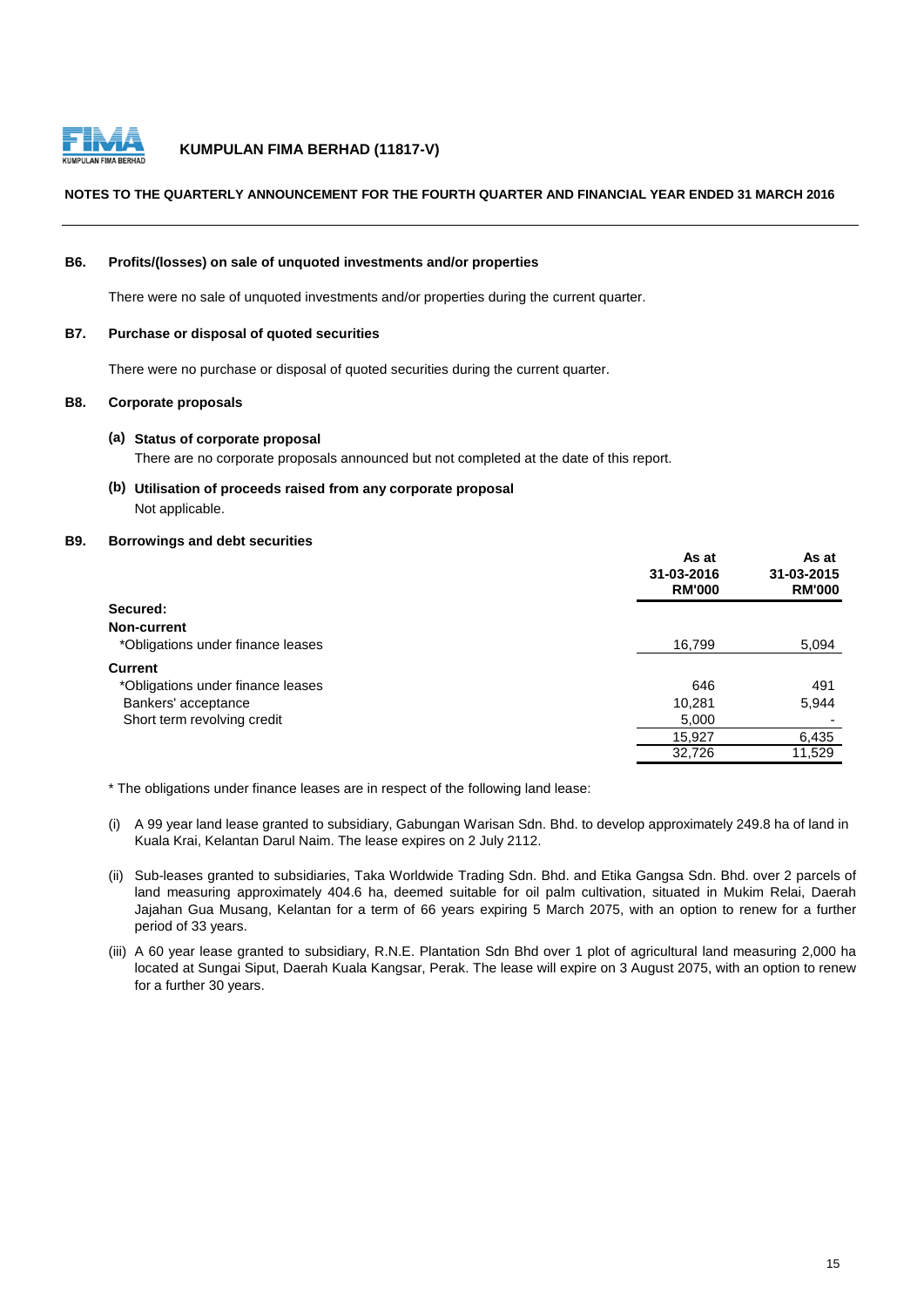

#### **NOTES TO THE QUARTERLY ANNOUNCEMENT FOR THE FOURTH QUARTER AND FINANCIAL YEAR ENDED 31 MARCH 2016**

#### **B10. Realised/unrealised earnings/(losses)**

|                                                                          | As at<br>31-03-2016<br><b>RM'000</b> | As at<br>31-03-2015<br><b>RM'000</b> |
|--------------------------------------------------------------------------|--------------------------------------|--------------------------------------|
| Total retained earnings of Kumpulan Fima Berhad<br>and its subsidiaries: |                                      |                                      |
| - Realised                                                               | 353,739                              | 299,418                              |
| - Unrealised                                                             | (49, 975)                            | (36, 137)                            |
|                                                                          | 303,764                              | 263,281                              |
| Total share of retained earnings from<br>associated companies:           |                                      |                                      |
| - Realised                                                               | 45,952                               | 36,644                               |
| - Unrealised                                                             | (4, 151)                             | (2,988)                              |
|                                                                          | 41,801                               | 33,656                               |
| Consolidation adjustments                                                | (37, 254)                            | (21, 735)                            |
| Total group retained earnings as per consolidated accounts               | 308.311                              | 275,202                              |

#### **B11. Changes in material litigations**

Pending material litigation since preceeding quarter is as follows:

Following the termination of the Tenancy Agreement by Malaysia Airports Holding Berhad ("MAHB") on 11 May 2000, a subsidiary, Fima Corporation Berhad ("FimaCorp"), as the Principal Tenant issued a termination notice dated 15 May 2000 to all its respective sub-tenants at Airtel Complex, Subang.

Pursuant to the above, on 28 September 2001, FimaCorp was served a Writ of Summons dated 9 August 2001 from a tenant ("Plaintiff") claiming for a compensation sum of approximately RM2.12 million being the renovation costs and general damages arising from the early termination of the Tenancy Agreement at Airtel Complex, in Subang. The Board of FimaCorp had sought the advice of the solicitors and was of the opinion that there should be no compensation payable to the Plaintiff as the demised premises was acquired by a relevant authority, MAHB, which was provided in the Tenancy Agreement between FimaCorp and the Plaintiff.

On 11 November 2008, the Court had disposed off this matter summarily in favour of the Plaintiff and on 4 March 2009, FimaCorp had filed its Record of Appeal to the Court of Appeal to appeal against the decision.

The subsidiary had made full provision for the compensation claim of RM2.12 million in the financial year ended 31 March 2009.

On 27 September 2011, the Court of Appeal had allowed FimaCorp's appeal against the decision handed down by the High Court. However, the Court of Appeal had directed that the matter be remitted back to the High Court for a full trial. There has been no development since 27 September 2011.

#### **B12. Dividends**

The Directors of the Company is recommending a final single-tier dividend of 9.0% (2015:8.5%) amounting to approximately RM25.36 million for the current financial year subject to approval of the shareholders at the forthcoming Annual General Meeting.